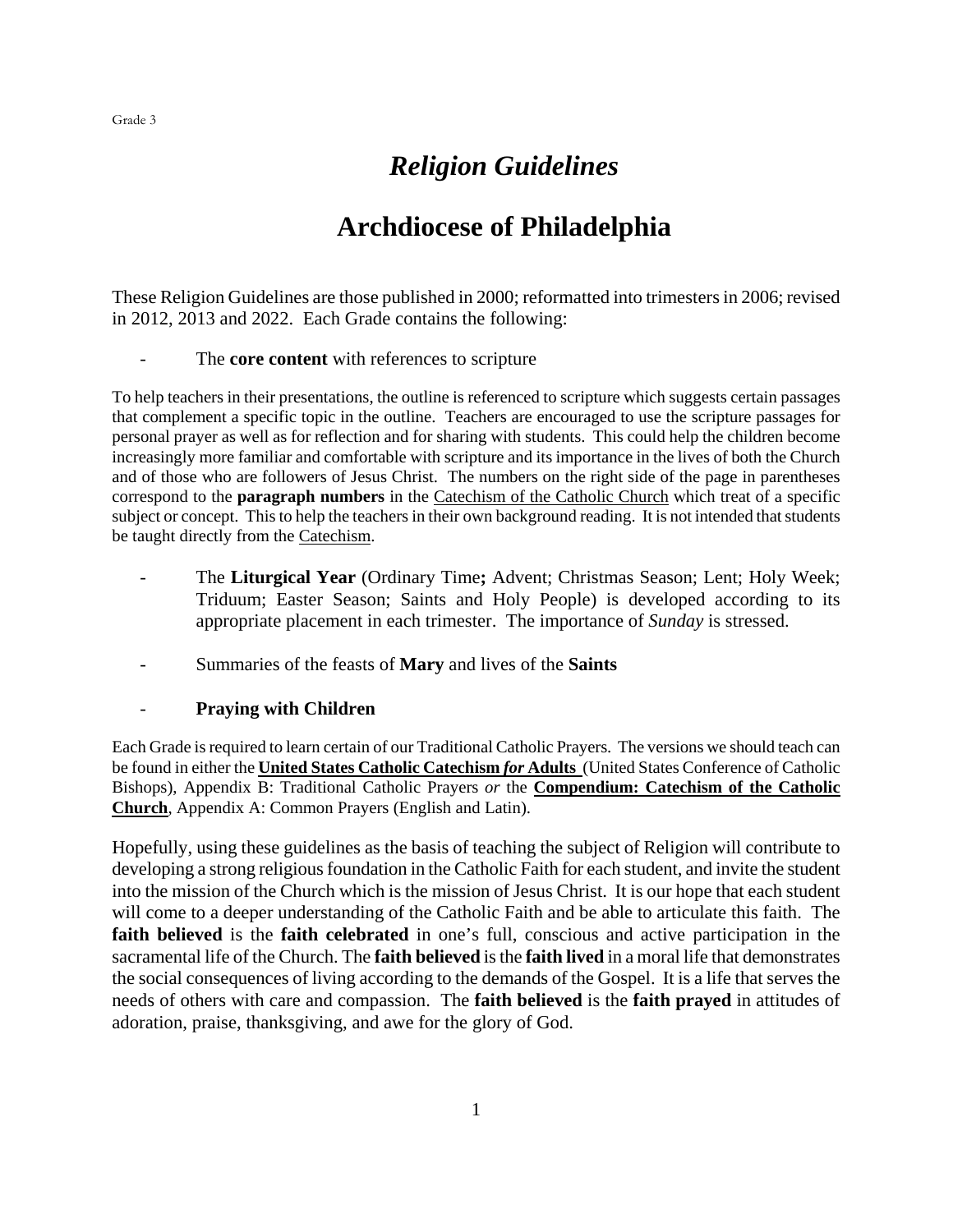# *First Trimester*

# **I. THE TRINITY** (232, 234, 237, 257, 261)

| A.              | <b>CENTRAL MYSTERY OF OUR FAITH</b>                                                                      |                                                                              |
|-----------------|----------------------------------------------------------------------------------------------------------|------------------------------------------------------------------------------|
| <b>B.</b>       | <b>COMMUNITY OF LOVE CONSISTING OF</b><br>GOD THE FATHER, GOD THE SON, AND<br><b>GOD THE HOLY SPIRIT</b> |                                                                              |
| $\mathcal{C}$ . | <b>GOD THE FATHER -</b><br>THE FIRST PERSON OF THE BLESSED TRINITY                                       | Gn. 1:1-13, Ex. 3:1-20,<br>Ps. 8:1-9, 150:1-6,<br>Jn. 1:17 -18, 1 Jn. 4:7-13 |
|                 | 1. Creator of all                                                                                        | (279, 282, 293, 319)                                                         |
|                 | a. Creates freely out of nothing and out of love                                                         |                                                                              |
|                 | b. Created the world to show forth and<br>communicate his glory.                                         |                                                                              |
|                 | 2. Father of us all                                                                                      |                                                                              |
|                 | 3. God reveals himself to us                                                                             | (35, 50)                                                                     |
|                 | 4. Some characteristics of God                                                                           | $(268-70)$                                                                   |
|                 | a. Holy                                                                                                  | (208)                                                                        |
|                 | b. Almighty (Omnipotent)                                                                                 |                                                                              |
|                 | c. All-knowing (omniscient)                                                                              |                                                                              |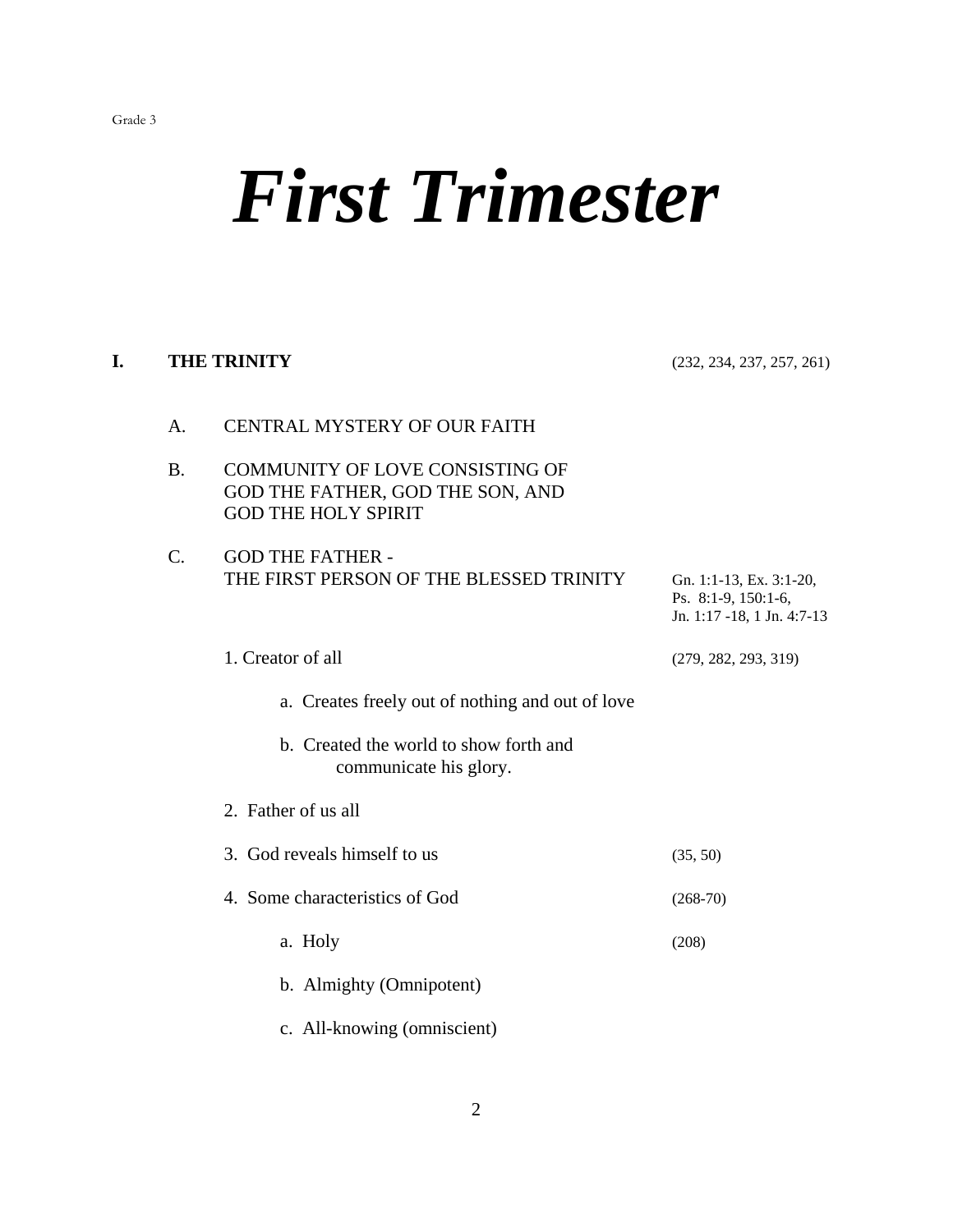|    | d. All-merciful                                                         |                                                                                                                                               |
|----|-------------------------------------------------------------------------|-----------------------------------------------------------------------------------------------------------------------------------------------|
|    | e. All-loving                                                           |                                                                                                                                               |
|    | f. Everlasting                                                          | (212)                                                                                                                                         |
| D. | <b>GOD THE SON - JESUS</b><br>THE SECOND PERSON OF THE BLESSED TRINITY  | Is. 9:1-7, Lk. 1:26-38,<br>Lk. 1:39-45, 2:1-20<br>Mt. 3:13-17, Mt. 6:7-15,<br>Jn. 1:17-18                                                     |
|    | 1. Savior                                                               |                                                                                                                                               |
|    | a. Jesus died to save us.                                               | (457, 605, 629)                                                                                                                               |
|    | b. Jesus opened heaven to us.                                           |                                                                                                                                               |
|    | 2. Names given to Jesus                                                 |                                                                                                                                               |
|    | <b>Anointed One</b><br>a. Christ, Messiah                               |                                                                                                                                               |
|    | b. Savior<br>One who saves                                              |                                                                                                                                               |
|    | c. Redeemer<br>One who redeems                                          |                                                                                                                                               |
|    | d. Lord<br>Jesus is truly God                                           |                                                                                                                                               |
|    | e. Son of God and Son of Mary                                           |                                                                                                                                               |
|    | f. Emmanuel<br>God with us                                              |                                                                                                                                               |
| Ε. | <b>GOD THE HOLY SPIRIT -</b><br>THE THIRD PERSON OF THE BLESSED TRINITY | Gn.1:1-2, 2:7, Ps.51:10-11<br>Ex. 36:2, Mt. 3:13-17, Mk.<br>1:9-11, Lk. 3:21-22, Lk.<br>4:16-18, Jn. 14: 14-21,<br>Rom. 8: 9-11, 1 Jn. 4:7-13 |
|    | 1. The Paraclete promised by Jesus                                      | (747)                                                                                                                                         |
|    | 2. The Holy Spirit came upon the apostles at Pentecost                  | Acts 2: 1-4                                                                                                                                   |
|    | 3. The <i>Epiclesis</i> at Mass                                         |                                                                                                                                               |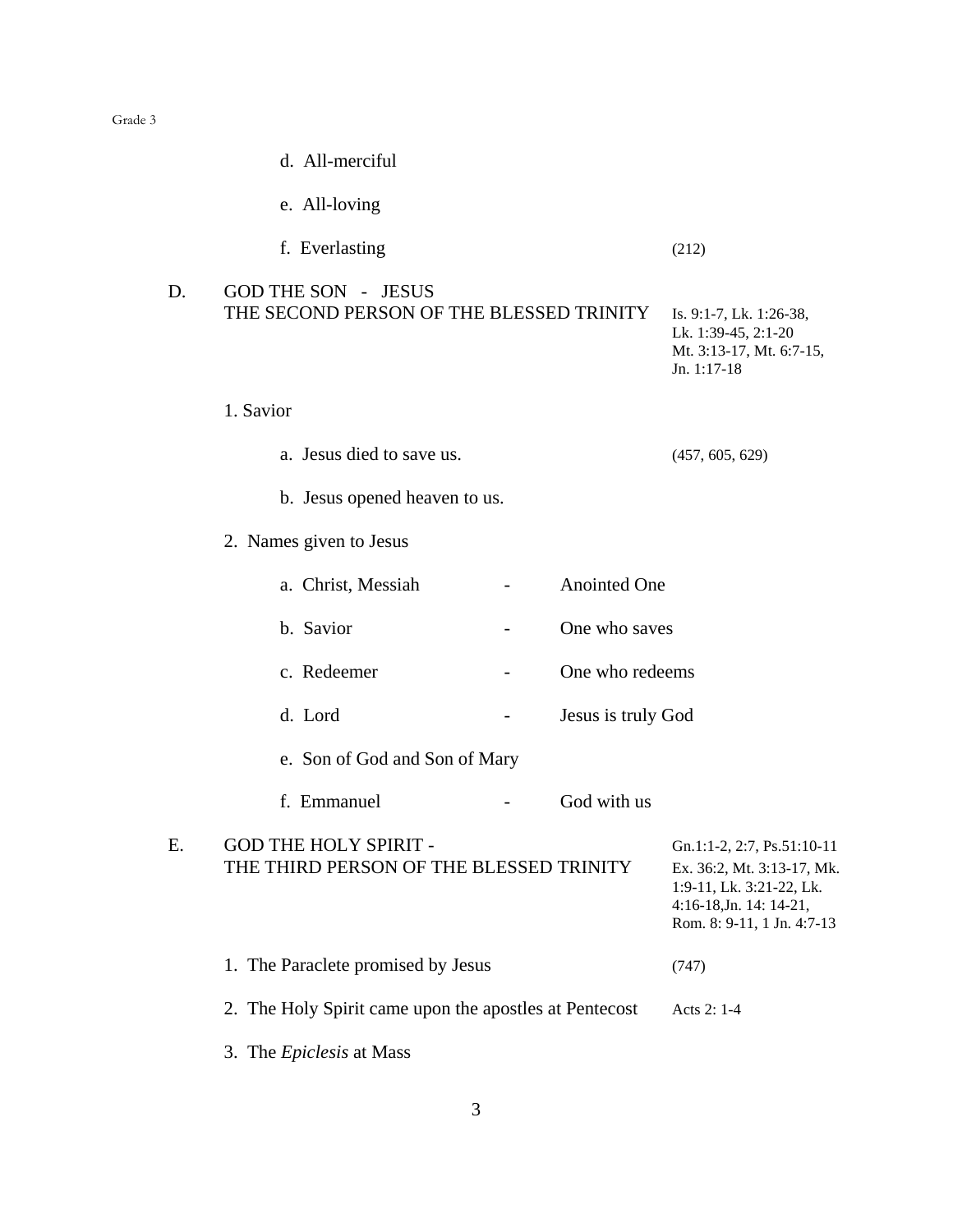The Holy Spirit is called upon during the Eucharistic Prayer to make the gifts and the people holy. During this prayer, the priest extends his hands over the bread and wine, and the people.

#### **II. SACRAMENTS** (1210)

Jesus Christ instituted the Seven Sacraments.

#### A. THE SACRAMENTS OF INITIATION Mt. 28:19-20,

Lk. 22:14-20, Jn. 6:32-40, Jn. 4:13-14, Jn. 20:19-29, Acts 2:1-12, (1210)

The sacraments of Christian initiation - *Baptism, Confirmation* and *Eucharist*  are the foundation of the Christian life.

1. Baptism Mt. 3:13-17, 28:16-20, Jn. 4:13, Acts 1:5, Eph. 4:4-6, (1213)

# a. Effects of Baptism

- 1) We are freed from original sin and all sin
- 2) We are reborn as children of God (782, 804)
- 3) We receive an indelible *spiritual mark* (character). The effect lasts forever. This sacrament is received only once.
- 4) We become members of the Body of Christ
- 5) We are incorporated into the Church
- 6) We are made sharers in the Church=s mission.

#### b. Symbols (1234-45)

- 1) Water
- 2) Oils (of Catechumen and Chrism)
- 3) Candles (Paschal and Baptismal)
- 4) Baptismal garment
- 5) Words and actions
- c. Ordinary Minister
	- 1) The priest or deacon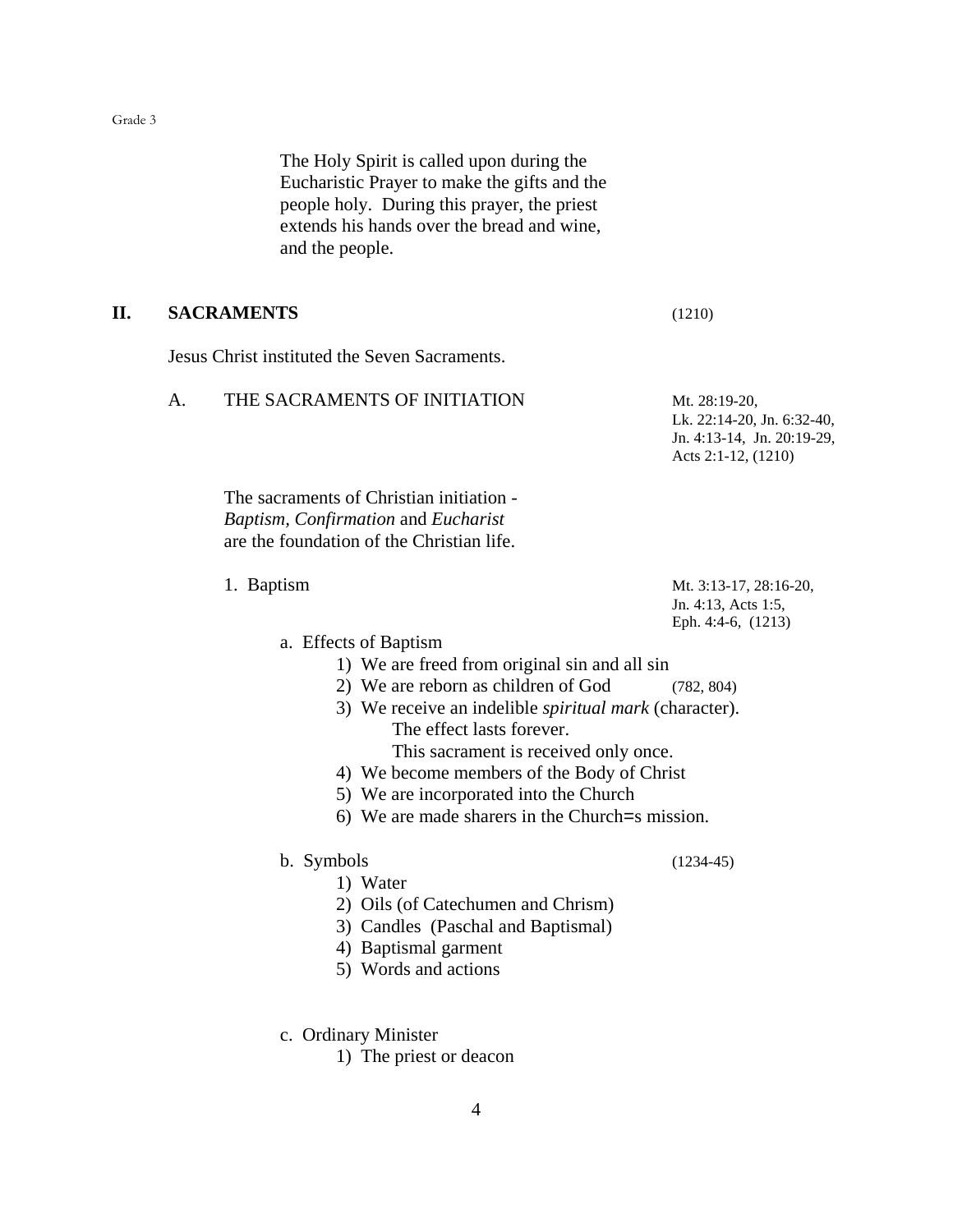| 2) In case of emergency, any person<br>with the proper intention                                                                                                                                                                                                                                    |                                                    |                                                |
|-----------------------------------------------------------------------------------------------------------------------------------------------------------------------------------------------------------------------------------------------------------------------------------------------------|----------------------------------------------------|------------------------------------------------|
| d. Responsibilities of the Baptized<br>1) To love God and others<br>2) To live up to our baptismal promises                                                                                                                                                                                         |                                                    |                                                |
| 2. Confirmation                                                                                                                                                                                                                                                                                     |                                                    | (1285)                                         |
| AFor >by the sacrament of Confirmation, [the baptized]<br>are more perfectly bound to the Church and are enriched<br>with a special strength of the Holy Spirit. Hence they are<br>as true witnesses of Christ, more strictly obliged to spread<br>and defend the faith by word and deed. $=\infty$ |                                                    |                                                |
| a. Effect of Confirmation is the full outpouring<br>of the Holy Spirit                                                                                                                                                                                                                              |                                                    | (1302)                                         |
| b. Indelible <i>spiritual mark</i> (character);                                                                                                                                                                                                                                                     | like Baptism this sacrament is received only once. | $(1304-05)$                                    |
| c. Symbols<br>1) Laying on of hands<br>2) Anointing with Chrism<br>3) Words used:                                                                                                                                                                                                                   |                                                    | (1300)                                         |
| Bishop:<br>Response:                                                                                                                                                                                                                                                                                | Amen.                                              | N., Be sealed with the Gift of the Holy Spirit |
| Bishop:<br>Response:                                                                                                                                                                                                                                                                                | Peace be with you.<br>And with your spirit.        |                                                |
| d. Ordinary Minister - the bishop                                                                                                                                                                                                                                                                   |                                                    | (1312)                                         |
| e. How the sacrament is celebrated -<br>usually during the celebration of Mass<br>1) Presentation of the candidates<br>2) Renewal of Baptismal Promises<br>3) Imposition of hands<br>4) Anointing with chrism                                                                                       |                                                    |                                                |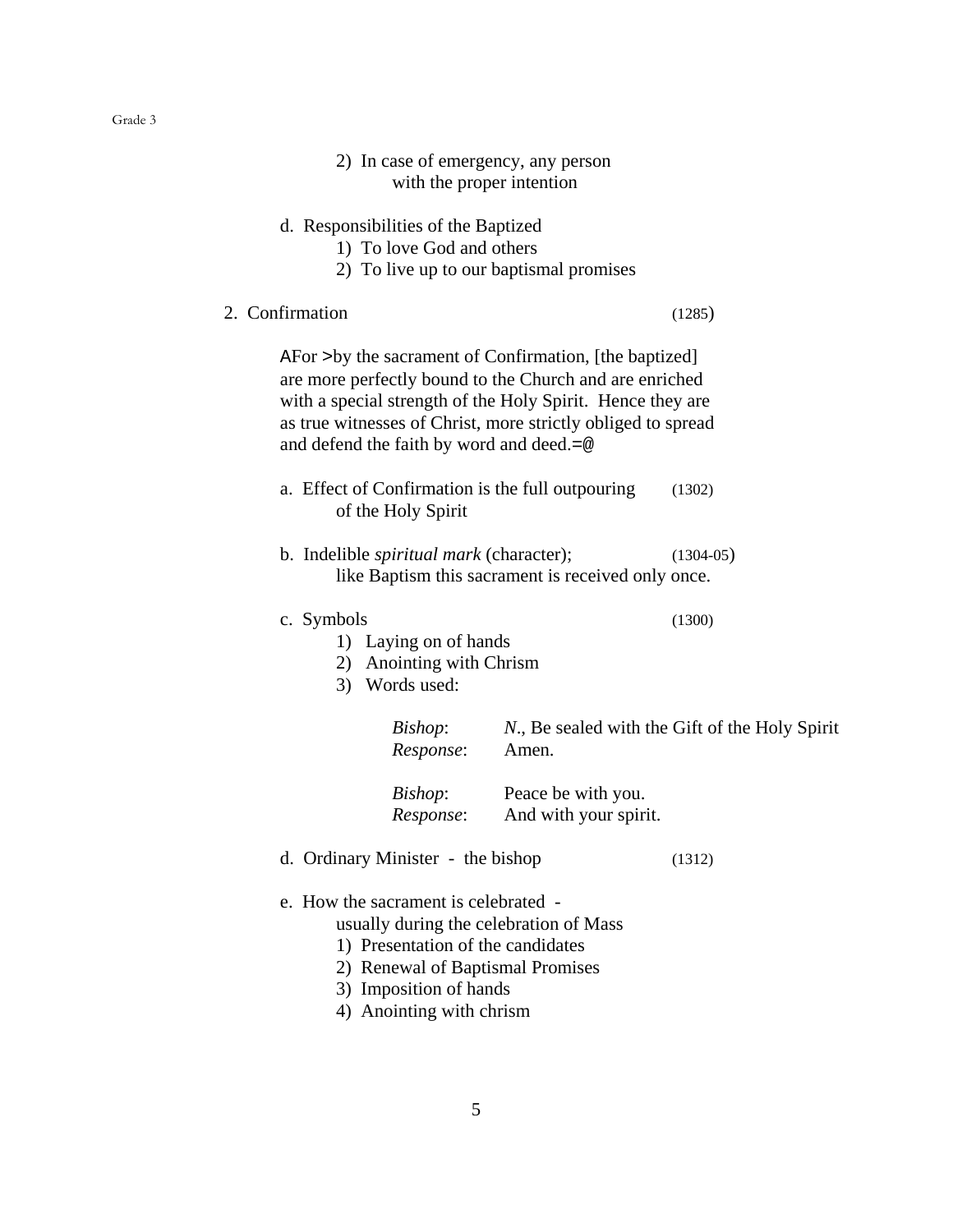| 3. Holy Eucharist                                                                                                                                                                                                             | $(1113, 1210-11,$<br>1322-27, 1343, 1395)                                                          |
|-------------------------------------------------------------------------------------------------------------------------------------------------------------------------------------------------------------------------------|----------------------------------------------------------------------------------------------------|
| AThe Holy Eucharist completes Christian initiation.@                                                                                                                                                                          | (1322)                                                                                             |
| AThe Eucharist is the source and summit of the<br>Christian life.@                                                                                                                                                            | (1324)                                                                                             |
| The Eucharist is the Body and Blood of Jesus Christ<br>under the appearances of bread and wine.                                                                                                                               |                                                                                                    |
| a. Names<br>1) Holy Eucharist                                                                                                                                                                                                 | $(1328-32)$                                                                                        |
| 2) Holy Communion                                                                                                                                                                                                             | (1331)                                                                                             |
| 3) Blessed Sacrament                                                                                                                                                                                                          | (1330)                                                                                             |
| 4) Body and Blood of Christ                                                                                                                                                                                                   |                                                                                                    |
| 5) Thanksgiving                                                                                                                                                                                                               | (1328)                                                                                             |
| b. Stories of the Last Supper-                                                                                                                                                                                                | Mt. 26:25-29,                                                                                      |
| the First Eucharist                                                                                                                                                                                                           | Mk. 14:22-25,<br>Lk. 22:14-20, Jn. 6:28-58;<br>13:1-16, Acts 2:42-43,<br>1 Cor. 10:16-18: 11:23-27 |
| c. Signs - bread and wine                                                                                                                                                                                                     |                                                                                                    |
| d. Minister - the priest                                                                                                                                                                                                      |                                                                                                    |
| e. Celebrating the Sacrament<br>1) Mass - a share in Jesus = Last Supper<br>2) Consecration of the Mass<br>The Holy Spirit, through the action<br>of the priest, changes bread and wine<br>into the Body and Blood of Christ. | (1353)                                                                                             |
| f. Presence of Jesus in the Eucharist<br>1) Blessed Sacrament not consumed<br>at Mass is reserved in the tabernacle<br>(a) Sanctuary Lamp<br>(b) Genuflection                                                                 | $(1379-80)$<br>(1378, 1418)                                                                        |
| 2) Adoration                                                                                                                                                                                                                  |                                                                                                    |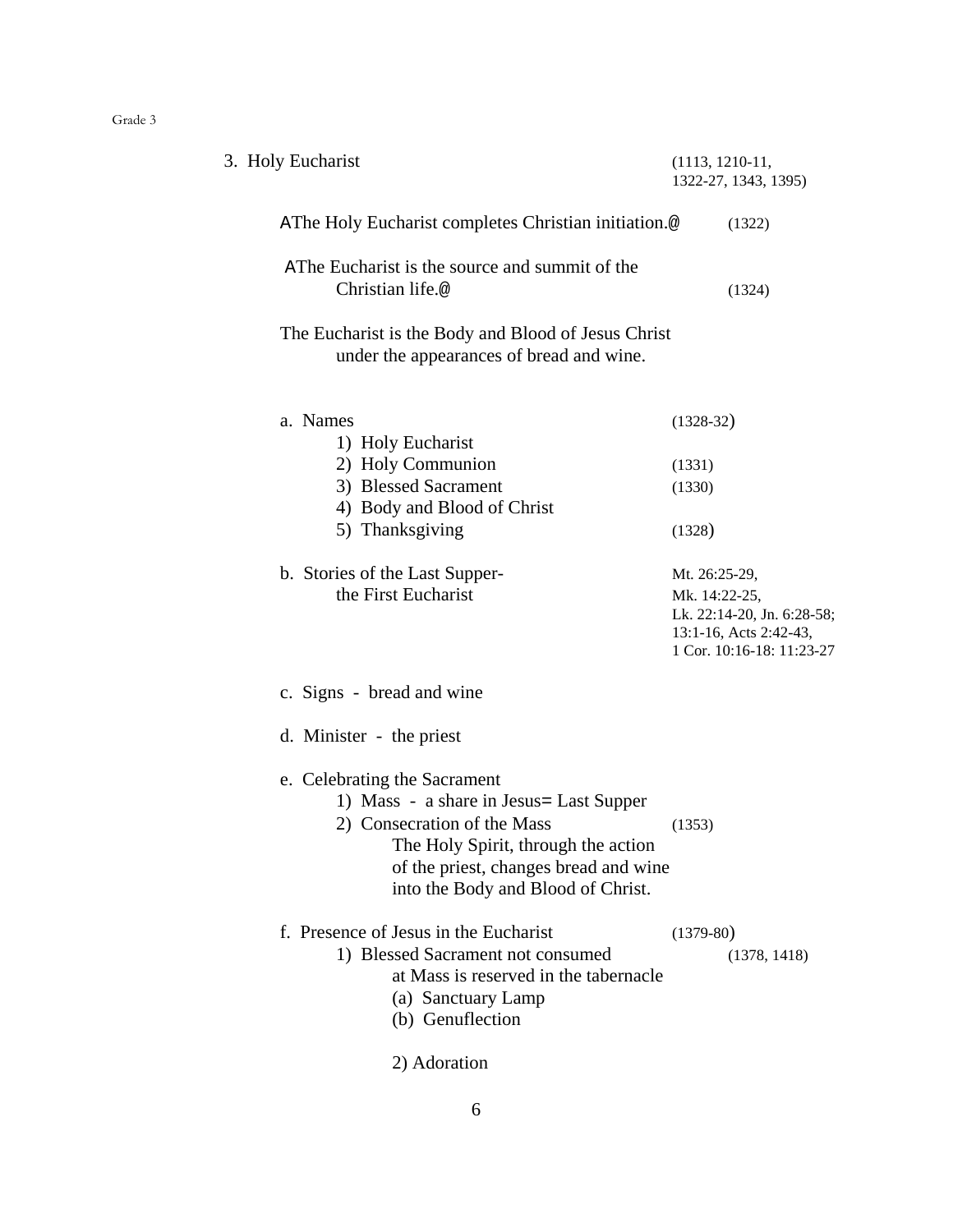- (a) Monstrance
- (b) Incense
- 3) Benediction highlights presence of Christ in the Eucharist (Holy Communion and the Worship of the
	- Eucharist Outside of Mass)
	- (a) Readings from the Word of God
	- (b) Hymns
	- (c) Prayers
	- (d) Time for silent adoration
	- (e) Blessing of the people with the sacred host

#### **III. MARY** (971)

# A TITLES OF MARY

- 1. Mother of God Lk. 1:26-38, 46-56, Mary is truly Mother of God since she is the (509) mother of the eternal Son of God made flesh, Who is God himself.
- 2. Our Mother
- 3. Mary as Model for all believers (144, 148-49, 165, 967)
- 4. Mother of the Church
- 5. The Immaculate Conception Patroness of the United States and of the Archdiocese of Philadelphia
- 6. Our Lady of Guadalupe Patroness of the Americas

# B. DAYS IN HONOR OF OUR LADY

#### **September 8 Feast of the Birth of Mary**

Mary was the daughter of Saints Ann and Joachim. They prayed that God would bless them with a child, and He rewarded their faithfulness with a daughter set apart to be the mother of the Son of God. Because of this, she was conceived and born immaculate and full of grace. We do not know from the Gospels the exact date of Mary's birth. However, Christians have celebrated it on September  $8<sup>th</sup>$  since the  $7<sup>th</sup>$ century. Mary's birth is one of only three celebrated on the liturgical calendar.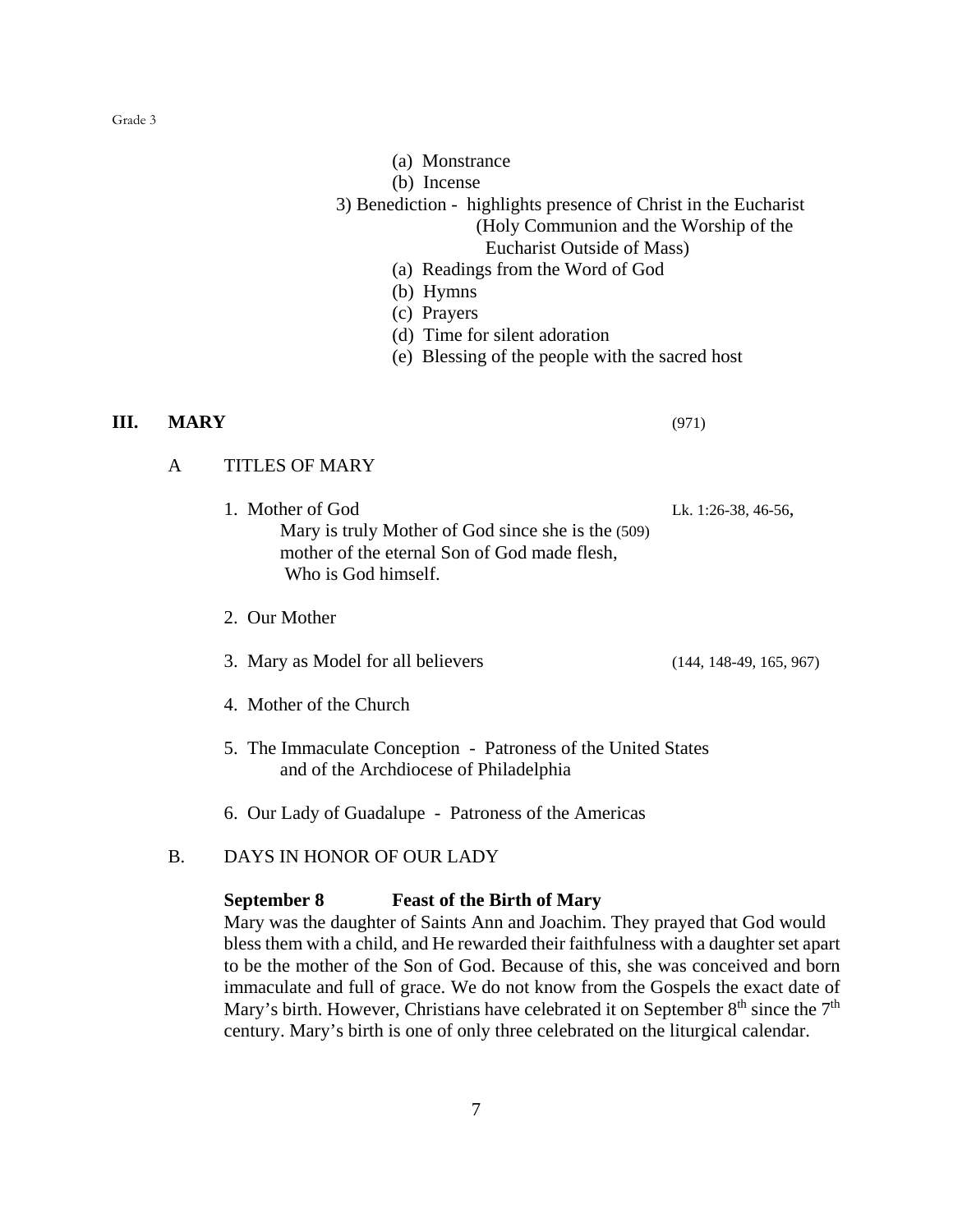#### **September 15 Memorial of Our Lady of Sorrows**

Today, we remember how Mary, as the mother of Jesus, suffered greatly. There are seven events in particular that we recognize, called the Seven Sorrows. The Sorrows, which are all found in the Gospels, are the prophecy of Simeon (Lk. 2:34- 35), the flight into Egypt to escape Herod (Mt. 2:13-21), the loss of Jesus for three days in the Temple (Lk. 2:41-50), meeting Jesus on the road Calvary (Jn. 19:17), the crucifixion and death of Jesus (Jn. 19:18-30), holding Jesus when He was taken down from the cross (Jn. 19:39-40), and Jesus laid in the tomb (Jn. 19:40-42). St. Bernard wrote, "Truly, O Blessed Mother, a sword has pierced your heart…He died in body through a love greater than anyone had known. She died in spirit through a love unlike any other since His." Our Lady of Sorrows, pray for us.

#### **November 19 Our Lady of Divine Providence**

On November 19, 1969 Pope Paul VI declared Our Lady Mother of Divine Providence principal patroness of the island of Puerto Rico, since November 19 was the date that the island was discovered. The image of Our Lady that is so special to the people of Puerto Rico shows the Divine Child sleeping peacefully in the Virgin Mary=s arms. However, the name and worship of Our Lady of the Divine Providence originated in Italy in the  $12<sup>th</sup>$  century, then spread to Spain and then to Puerto Rico.

#### **November 21 Memorial of the Presentation of Mary**

The Presentation of Mary is a unique feast day. Although the event is not in the Bible, we learn from other sources that Mary's parents, Ann and Joachim, offered Mary to God in the Temple when she was only three years old. We celebrate this event because it helps us to understand Mary's unique holiness, which was nurtured from the very beginning of her life.

# C. PRAYER TO OUR LADY - The *Rosary* (2708)

- 1. The *Joyful Mysteries*
- 2. The *Sorrowful Mysteries*
- 3. The *Glorious Mysteries*

4. The *Luminous Mysteries*

#### **IV. LITURGICAL YEAR** (1168-73)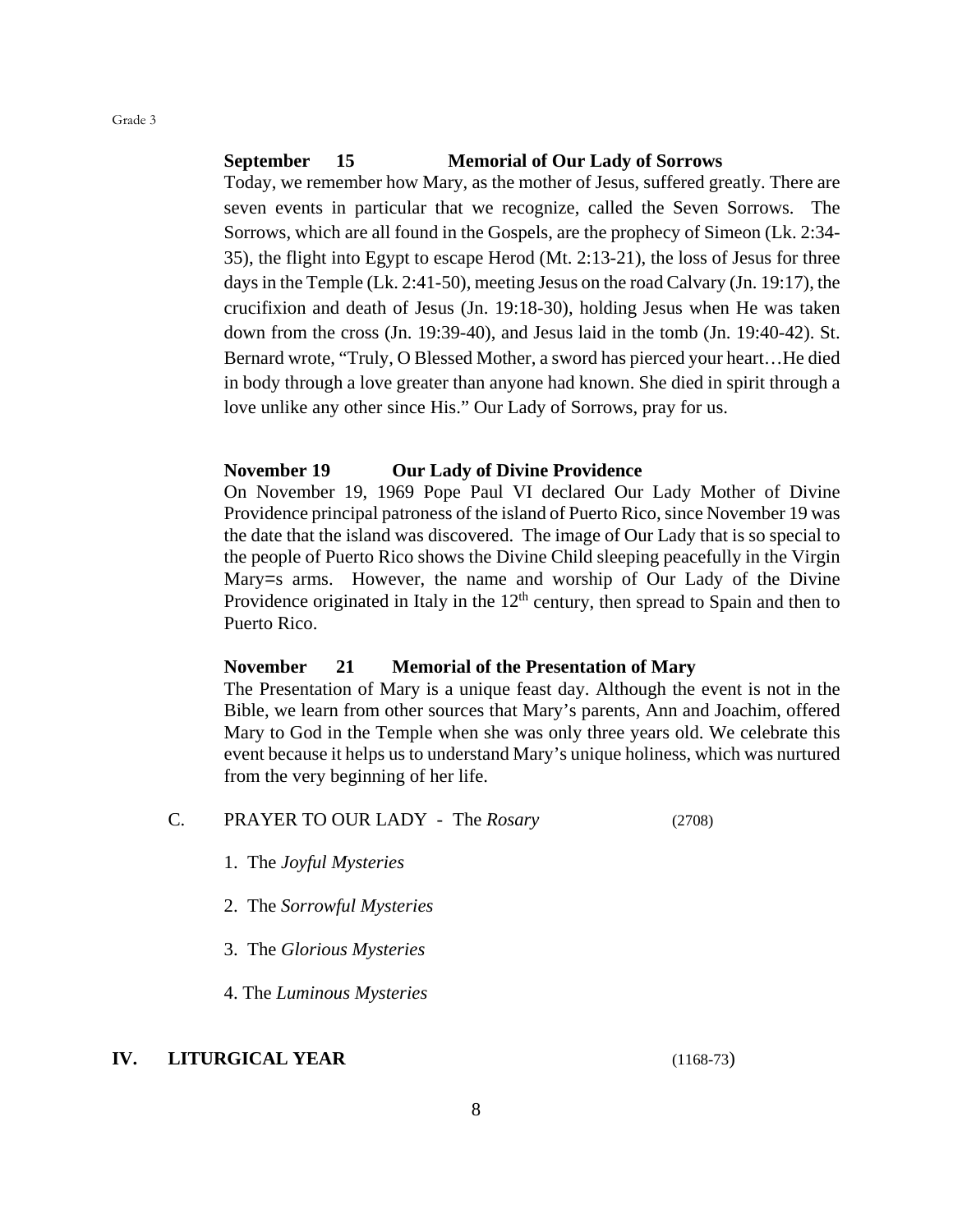| A.        |                  | SUNDAY - the Lord=s day is the day on which<br>we celebrate Jesus Resurrection.<br>It is the heart of the Church's life.                                    | (2177)                       |
|-----------|------------------|-------------------------------------------------------------------------------------------------------------------------------------------------------------|------------------------------|
| <b>B.</b> |                  | ORDINARY TIME: liturgical color is green: hope, growth, life                                                                                                |                              |
| C.        | <b>ADVENT</b>    |                                                                                                                                                             | $(524-1095)$                 |
|           |                  | 1. Liturgical color is purple: preparation,<br>sorrow for sin, repentance                                                                                   |                              |
|           |                  | 2. Period of four weeks of preparation for Christmas                                                                                                        |                              |
|           |                  | 3. Advent symbols                                                                                                                                           |                              |
|           |                  | a. Jesse Tree - recalls how people since<br>Adam and Eve have awaited Jesus = birth                                                                         |                              |
| D.        | <b>CHRISTMAS</b> | b. Advent wreath                                                                                                                                            | $(525-30)$                   |
|           |                  | 1. Liturgical Color is white:<br>joy, glory, innocence                                                                                                      |                              |
|           |                  | 2. Story of Jesus = Birth                                                                                                                                   | Mt. 1:18-2-23<br>Lk. 2: 1-20 |
| Ε.        |                  | <b>SAINTS AND HOPLY PEOPLE</b><br>Special days to honor saints are ranked and celebrated in different degrees.                                              |                              |
|           | Solemnity:       | liturgies celebrating events, beliefs, and personages of<br>principle importance and universal significance in salvation history                            |                              |
|           | Feast:           | liturgies of major importance                                                                                                                               |                              |
|           | Memorial:        | liturgies celebrating minor events in the life of the Blessed Virgin<br>Mary and of saints significant to a local country, church or<br>religious community |                              |

# **September 21: St. Matthew, Apostle**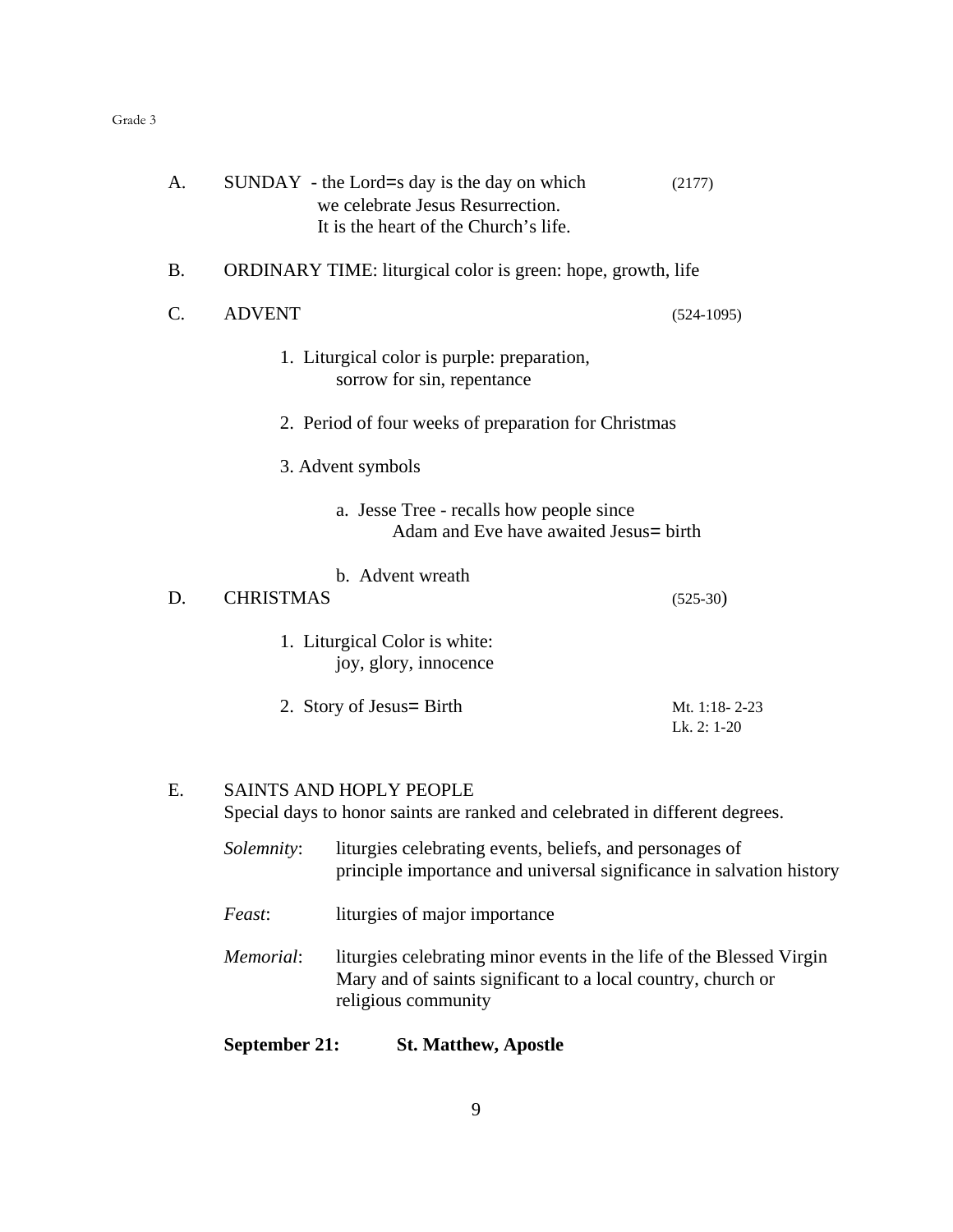St. Matthew was born in Capernaum and was also known as Levi. Jesus chose him to be one of the twelve apostles. Before his work with Jesus, he was a tax collector and therefore most likely more educated than some of the other apostles. Matthew was a witness to Jesus' death and resurrection. He first preached the Good News that Jesus taught in Judea, and later traveled to other countries. He wrote the Gospel of Matthew, which is the first of the Synoptic Gospels since he likely wrote it fifteen to twenty years after the resurrection of Jesus. Although we do not know for certain how he died, he is believed to be have martyred.

#### **October 1: St. Thérèse of the Child Jesus, Virgin and Doctor**

Thérèse was born in Normandy, France in 1873, the youngest of five daughters born to Blessed Zelie and Louis Martin. Throughout her childhood, St. Thérèse felt the call to be a Carmelite nun like her older sister Pauline. She entered the Carmelite monastery at Caen in 1888 when she was just fifteen. She lived a life of humility, simplicity, and trust in God. St. Thérèse wanted to always perform small acts, rather than great deeds, for the glory of God. This became her "little way," and every sacrifice became a joy to her. St. Thérèse taught virtue by her word and example. Her sisters encouraged her to write about her own life. Later, this spiritual memoir became *The Story of a Soul*. St. Thérèse died in 1897 of tuberculosis at age 24, after much suffering. The story of her life quickly spread and devotion to her grew. She was canonized in 1925. In 1997, Blessed Pope John Paul II declared her one of the thirty-three Doctors of the Church, one of four women to receive the title. St. Thérèse is the patroness of the missions. She is known as the Little Flower.

#### **October 4: St. Francis of Assisi**

St. Francis founded the Franciscan Order. He was born in Assisi, Italy in 1181 to a wealthy family and given every comfort. His youth was full of parties and excess and he had hopes of becoming a knight. He distinguished himself in battle against the neighboring town of Perugia and was taken captive for a year. Intending to join the knights in the army of Walter of Brienne, Francis set out in magnificent armor only to return a few days later after a dream told him to return to Assisi. Slowly, he sought out a new and sober life. He began to seek out the poor and sick and made a pilgrimage to Rome. He gave up his inheritance and devoted himself to a life of poverty. Within a year he had eleven followers. In 1209, he wrote a simple rule for his followers, or "friars," and gained official acceptance from Pope Innocent III in 1210. St. Francis and his friars embraced poverty, loved nature and animals, devoted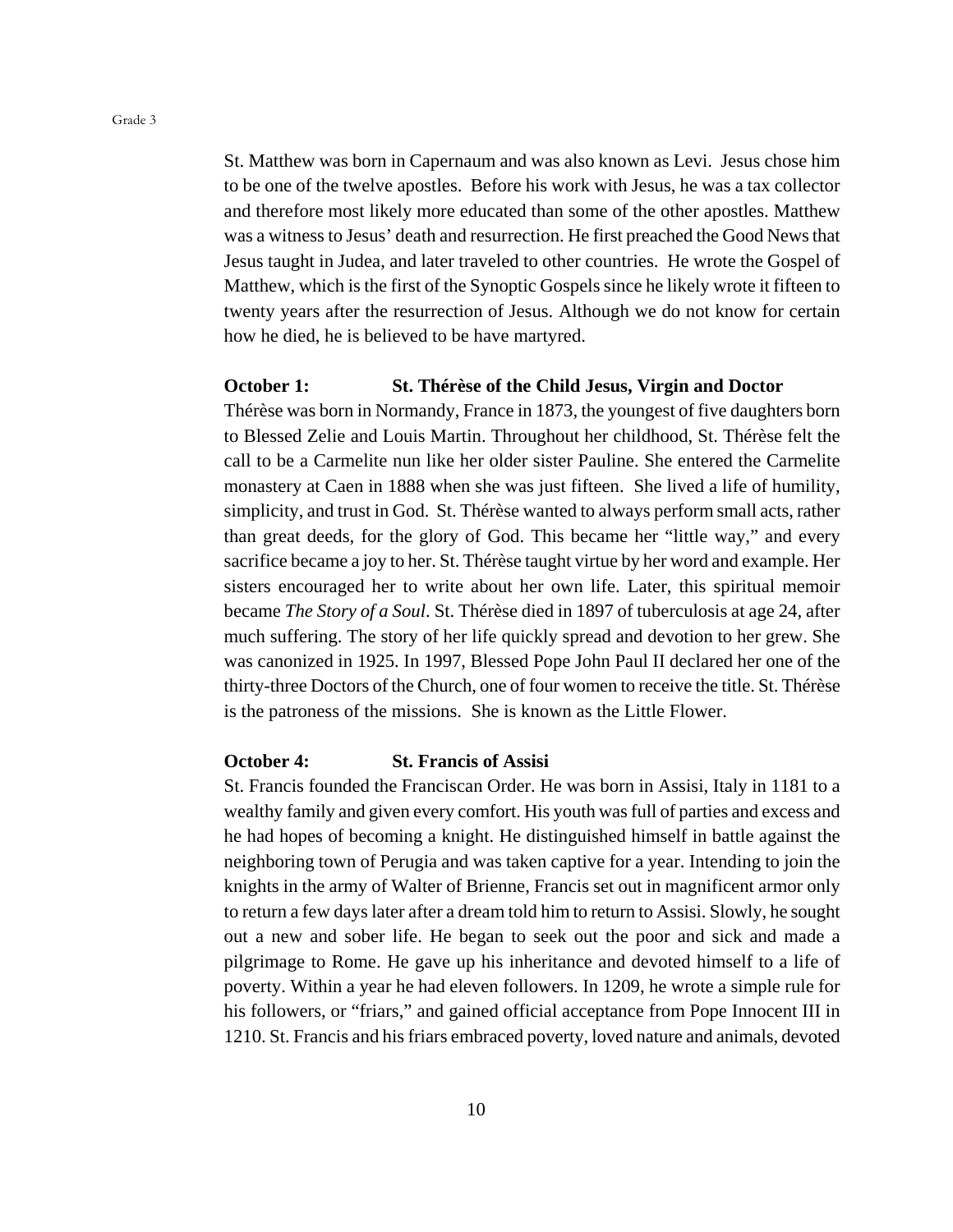themselves to the Eucharist and to helping the poor. He also received the stigmata. He died in 1226 and was made a saint just two years later.

#### **October 18: Feast of St. Luke, Evangelist**

Luke was born in Antioch, Syria, and was the only Gentile Christian among the Gospel writers. He wrote the third Gospel and the Acts of the Apostles. Paul calls him "our beloved physician," and thus he is the patron saint of physicians and surgeons. He became a missionary companion of St. Paul, and even accompanied him on his last journey to Rome. Luke's Gospel is unique in that he includes six miracles and eighteen parables not found in the other Gospels. Luke also writes more about Mary and about Jesus as a child. Each of the four Gospel writers has a unique symbol and Luke's is an ox, symbolizing sacrifice.

| V. | <b>PRAYER</b> |                                 | (2590)                     |
|----|---------------|---------------------------------|----------------------------|
|    | A.            | <b>TRADITIONAL</b>              |                            |
|    |               | 1. The Sign of the Cross        | (2157)                     |
|    |               | 2. Our Father                   | Mt 6:7-15, (2792-93, 2801) |
|    |               | 3. Hail Mary                    | Lk. 1:26-38                |
|    |               | 4. Doxology (Glory Be)          |                            |
|    |               | 5. Prayers of the Mass          |                            |
|    |               | 6. Act of Contrition            |                            |
|    |               | 7. Grace before and after Meals | (2698)                     |
|    |               | 8. Acts of Faith, Hope and Love |                            |
|    |               | 9. The Rosary                   |                            |
|    |               | 10. Hail, Holy Queen            |                            |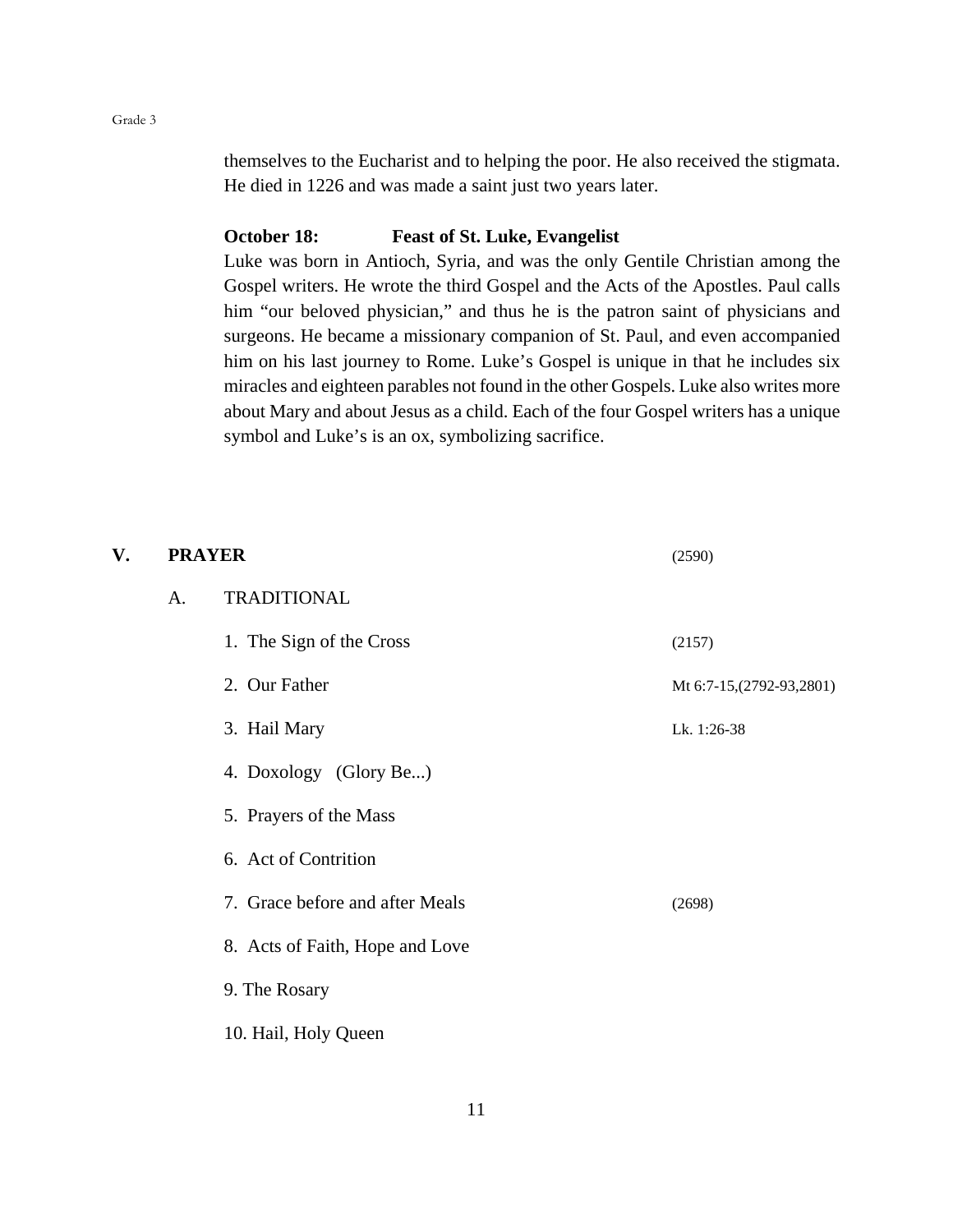11. Angel of God

12. Apostles Creed (190)

# **VI. SACRAMENTALS** (1667-79)

- A. BLESSED ASHES
- B. BLESSED PALMS
- C. BLESSED MEDALS
- D. STATUES / ICONS

# *Second Trimester*

#### **I. SACRAMENTS**

| A. | <b>SACRAMENTS OF HEALING</b>                                 | Mt. 22:34-49, Lk. 7:44-50. |
|----|--------------------------------------------------------------|----------------------------|
|    |                                                              | Lk. 23:33-34, Jn. 15:12,   |
|    |                                                              | Acts 2:37-41               |
|    | The Lord Jesus Christ, physician of our souls and bodies,    |                            |
|    | who forgave the sins of the paralytic and restored him to    |                            |
|    | bodily healthy, has willed that his Church continue, in the  |                            |
|    | power of the Holy Spirit, his work of healing and salvation, |                            |
|    | even among her own members. This is the purpose of the       |                            |
|    | two sacraments of healing: the sacrament of penance and      |                            |
|    | the sacrament of Anointing of the Sick.                      | (1421)                     |
|    | 1. Penance and Reconciliation                                | $(1423-24, 1486)$          |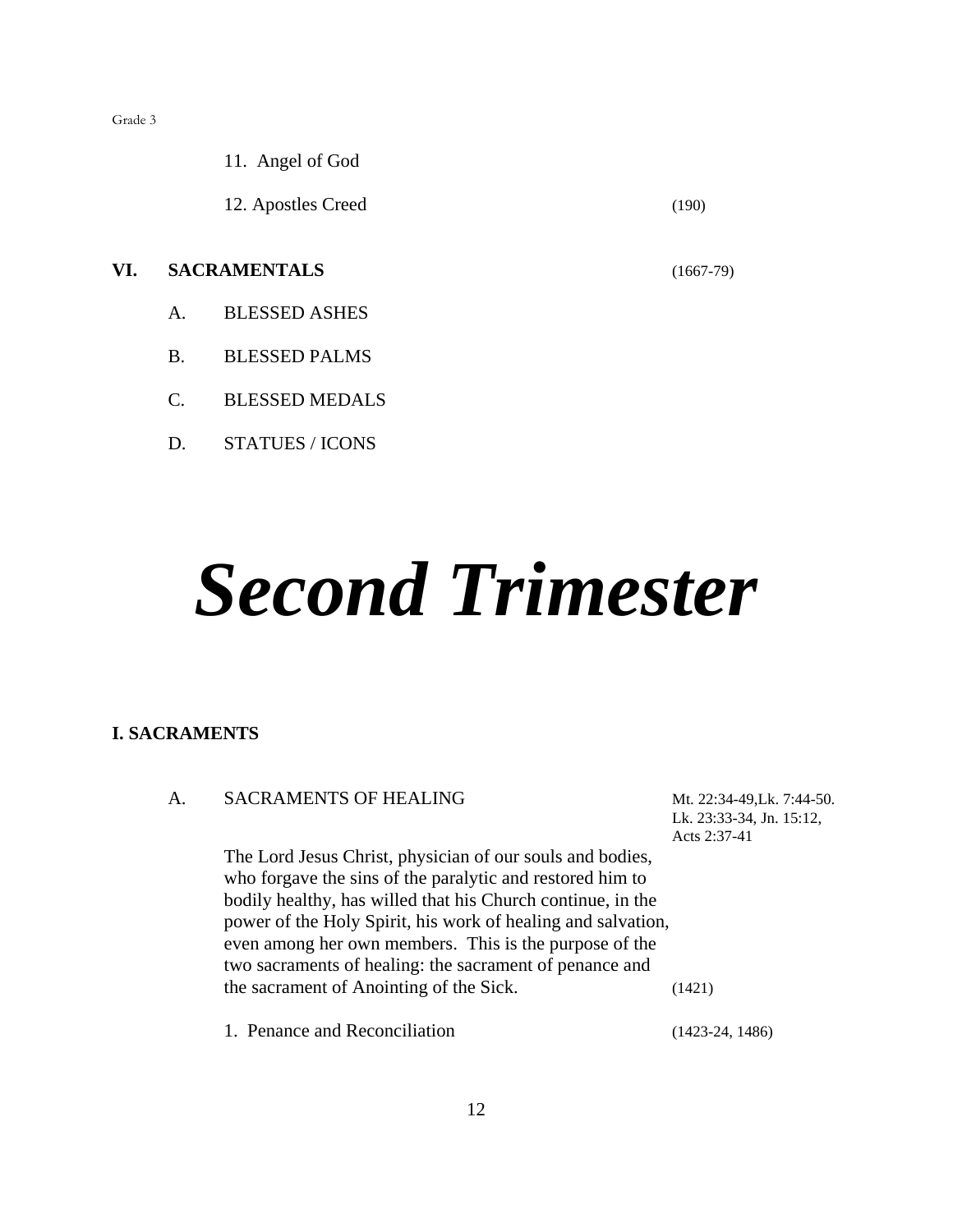- a. Effect
	- 1) Forgiveness of sins
	- 2) Reconciliation with God and the Church
- b. Symbols
	- 1) Imposition of hands
	- 2) Words of Absolution
- c. Minister priest
- 2. Anointing of the Sick Jas. 5:14-15, (1509)

By the sacred anointing of the sick and the prayer of the priests the whole Church commends those who are ill to the suffering and glorified Lord,

that he may raise them up and save them.

a. Effect (1499)

- 1) Spiritual and sometimes physical healing
- 2) Forgiveness of sins
- b. Symbols
	- 1) Imposition of hands
	- 2) Anointing with the Oil of the Sick (Oil of the Infirm)
- c. Minister the priest
- d. How the sacrament is celebrated
	- 1) Prayer over the sick
	- 2) Imposition of hands
	- 3) Anointing with oil

# B. THE SACRAMENTS AT THE SERVICE OF COMMUNION

Two other sacraments, Holy Orders and Matrimony are directed towards the salvation of others; if they contribute as well to personal salvation, it is through service to others that they do so. They confer a particular mission in the Church and serve to build up the People of God.@

(1534)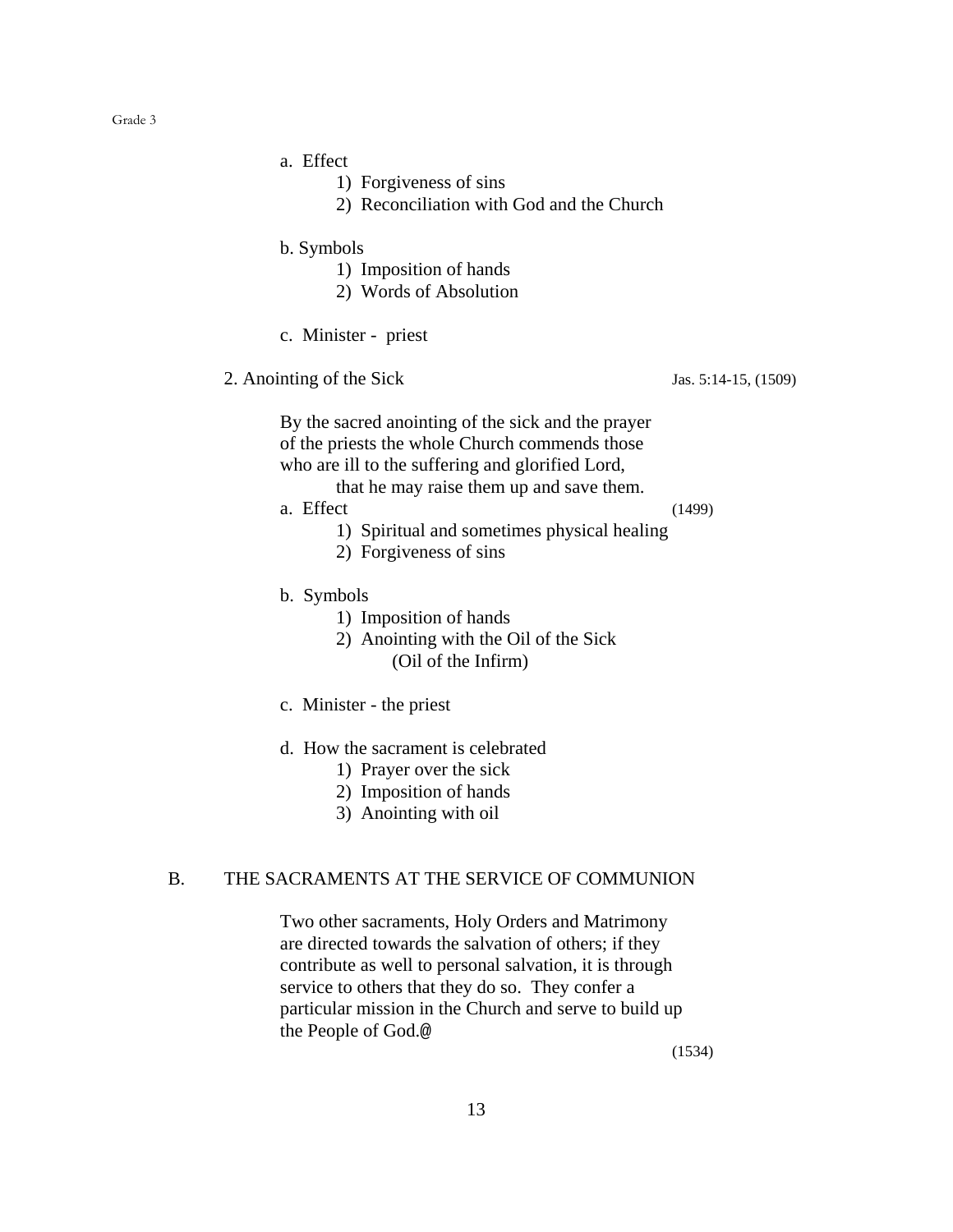1. Holy Orders (1536, 1554, 1593)

- a. Effect
	- 1) In this sacrament, a man is ordained a deacon, priest or bishop.
	- 2) This sacrament, like Baptism and Confirmation, confers an indelible *spiritual character* (mark) and can be received only once.
	- 3) The mission entrusted by Jesus Christ to his apostles continues to be exercised in the Church until the end of time.
	- 4) It is a sacrament of service to God=s people.
- b. How the sacrament is celebrated
	- 1) Imposition of hands
	- 2) Anointing of palms of the hands with chrism
	- 3) Prayer of consecration
	- 4) Giving of chalice and paten
- c. Minister the bishop
- d. Celebrated during the Eucharistic Liturgy

#### 2. Matrimony (1601)

a. Effect

| 1) A man and woman promise each other             |
|---------------------------------------------------|
| before God and the Church to love                 |
| and honor each other for the rest of their lives. |

- 2) In this sacrament God gives the man (1603) and woman the grace to make lifelong promises.
- 3) This promise has been raised by Jesus Christ to the dignity of a sacrament.
- b. Symbol the covenant: the exchange of promises between the man and woman reflect the covenant between Jesus and the Church
- c. Minister the baptized man and woman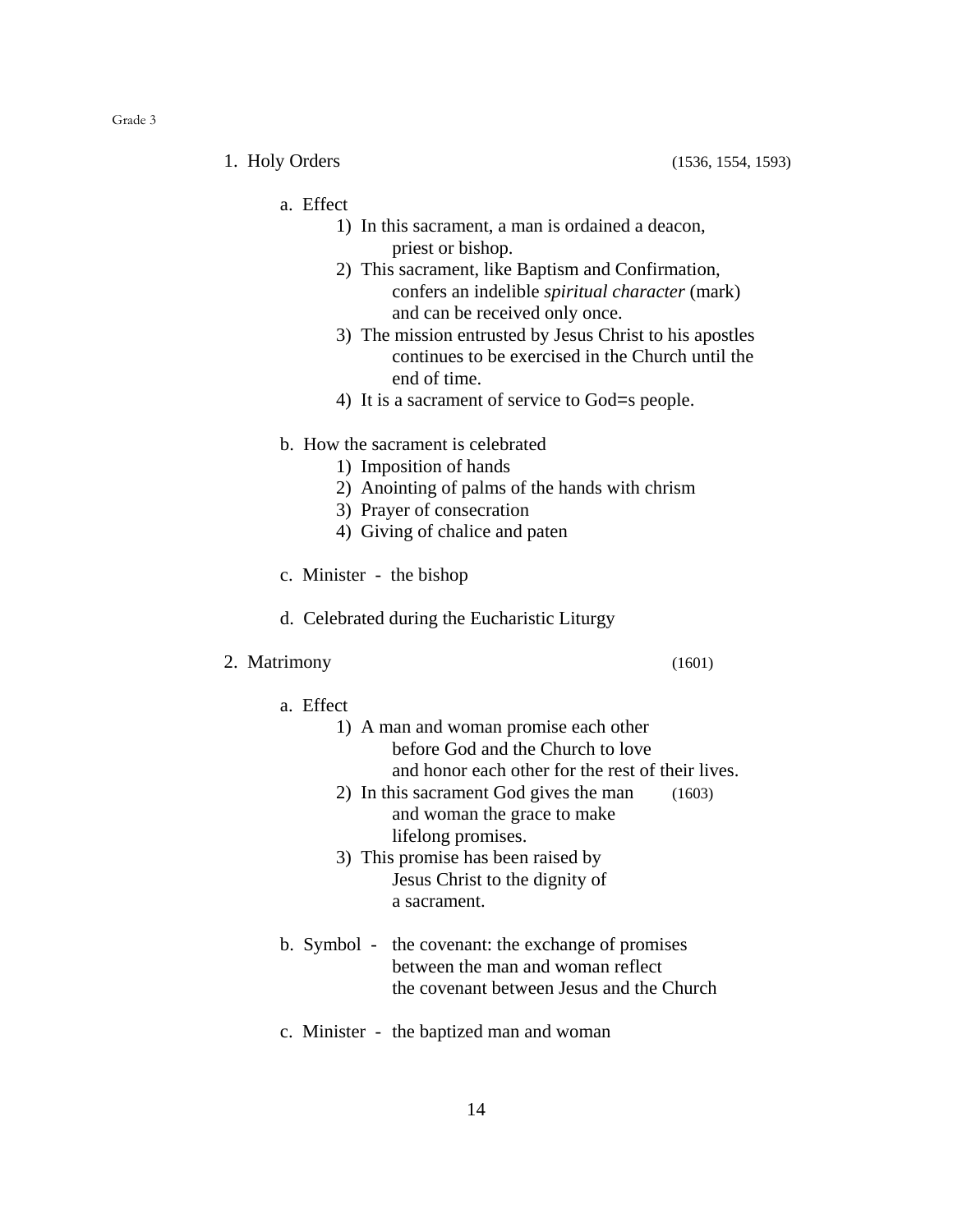- d. Witnesses
	- 1) The priest
	- 2) The assembly of believers
		- only two witnesses necessary
- e. Usually celebrated during the Eucharistic Liturgy

#### **II. MARY**

#### A. DAYS TO HONOR MARY

#### **December 8 Solemnity of the Immaculate Conception**

Under the title of the Immaculate Conception, Mary is revered as the patroness of the United States and of the Archdiocese of Philadelphia. In 1854, Pope Pius IX declared: AFrom the first moment of her conception, the Most Blessed Virgin Mary, by a unique grace and privilege of God and in view of the merits of Jesus Christ, the Savior of the human race, was preserved from all stain of Original Sin.@ (CCC #490- 91)

#### **December 12 Feast of Our Lady of Guadalupe**

Our Lady appeared to Juan Diego, a poor Mexican Indian, on December 9, 1531. Mary told Juan to build a Church. Juan went to the Bishop to tell him the Lady=s request. The bishop did not believe him. Three days later, when Juan again went to the bishop and opened his cloak to give to the Bishop roses which the Lady had arranged in Juan=s cloak, there was a picture of Mary on his cloak. The Bishop believed and built a church in honor of Mary. We honor Our Lady of Guadalupe because we recognize her concern for all people especially the suffering and the poor. December 9 is the feast of Saint Juan Diego.

#### **January 1 Solemnity of Mary, Mother of God**

This feast of Mary is considered to be one of the oldest and most important feasts of Our Lady. In 431, the Council of Ephesus met to correct false teachings about Christ's divinity. The Council affirmed that Jesus is true God and true man. Since Mary is the Mother of Jesus, who is the Second Person of the Blessed Trinity, she can truly be called the Mother of God. Devotion to Mary as the Mother of God continued to spread from this time to the present.

#### **February 11 Memorial of Our Lady of Lourdes**

Mary appeared to a fourteen year old girl named Bernadette Soubirous on February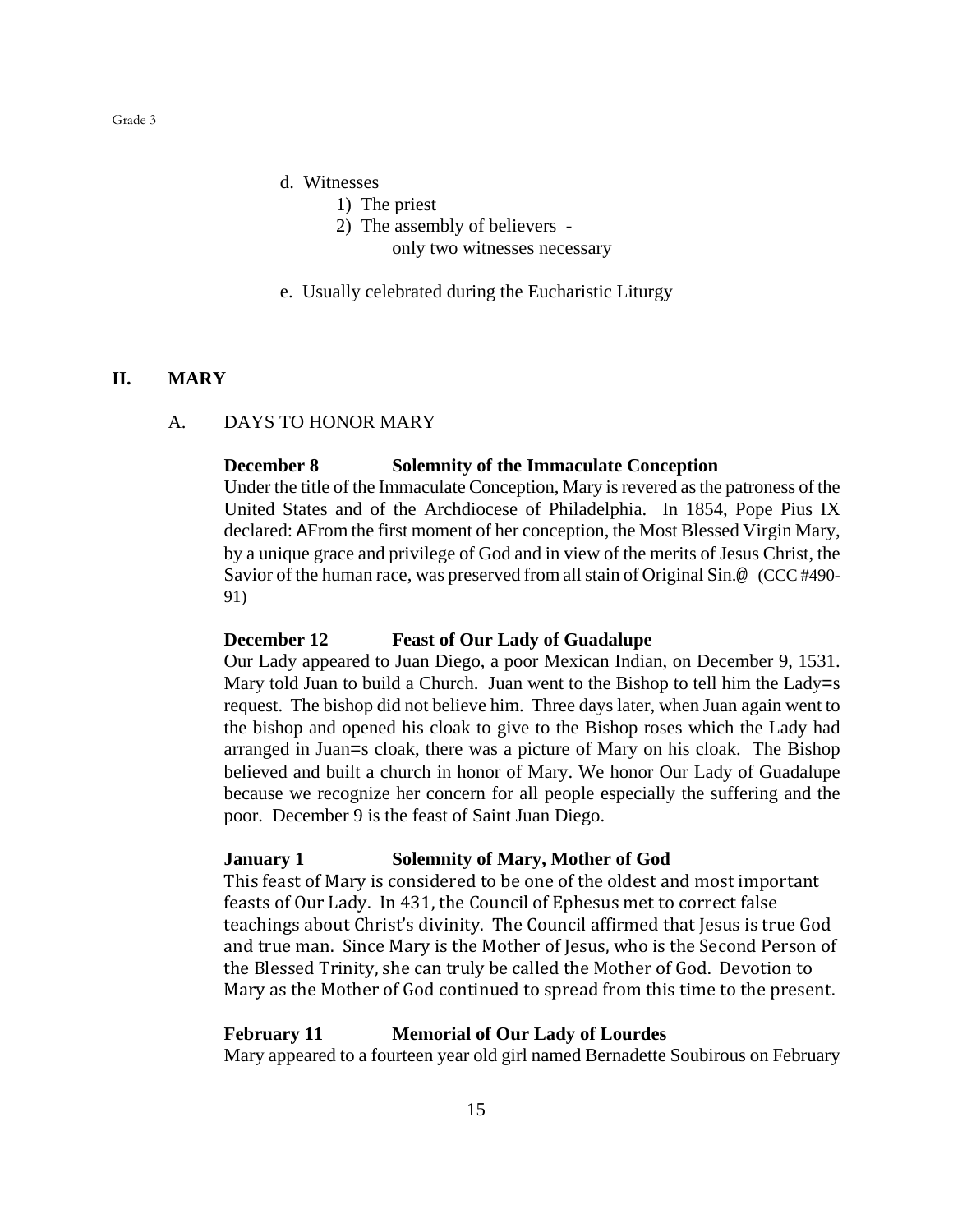11, 1858 in Lourdes, France. Our Lady appeared dressed in white with a blue sash, yellow roses at her feet and a rosary in her hand. Mary appeared eighteen times to Bernadette. The Lady told her many things among them that, although Bernadette would not find happiness in this life, she would find it in Heaven. She told her to pray for sinners and to do penance. The Blessed Mother told Bernadette to have a chapel built at the site where she appeared and that processions were to be held. When Bernadette asked the Lady what her name was, she said, AI am the Immaculate Conception.@ Through Bernadette, the Blessed Mother called sinners to a change in heart, to reach out and care for the sick, the poor, and those who had lost hope. Each year millions of people make their way through the mountainous country of southeastern France to the shrine at Lourdes. They come to ask Jesus through the intercession of his Mother for a cure of their body or soul.

#### **III. LITURGICAL YEAR** (1168-73)

| Α.              | SUNDAY - the Lord's day is the day on which<br>we celebrate Jesus Resurrection.<br>It is the heart of the Church=s life. | (2177)                        |
|-----------------|--------------------------------------------------------------------------------------------------------------------------|-------------------------------|
| <b>B.</b>       | <b>CHRISTMAS</b>                                                                                                         | $(525-30)$                    |
|                 | 1. Liturgical Color is white: joy, glory, innocence                                                                      |                               |
|                 | 2. Story of Jesus's Birth                                                                                                | Mt. 1:18-2-23,<br>Lk. 2: 1-20 |
| $\mathcal{C}$ . | <b>LENT</b>                                                                                                              | (1095)                        |
|                 | 1. Time of preparation for Easter                                                                                        |                               |
|                 | 2. From Ash Wednesday to the Mass of the Lord's Supper<br>on Holy Thursday                                               |                               |
|                 | 3. Liturgical color is purple for penance                                                                                |                               |
|                 |                                                                                                                          |                               |

#### D. SAI NTS AND HOLY PEOPLE

**December 27: St. John, Apostle and Evangelist** John, the brother of James, was one of the Twelve Apostles of Jesus. He and his brother were disciples of John the Baptist, but Jesus called them to follow Him with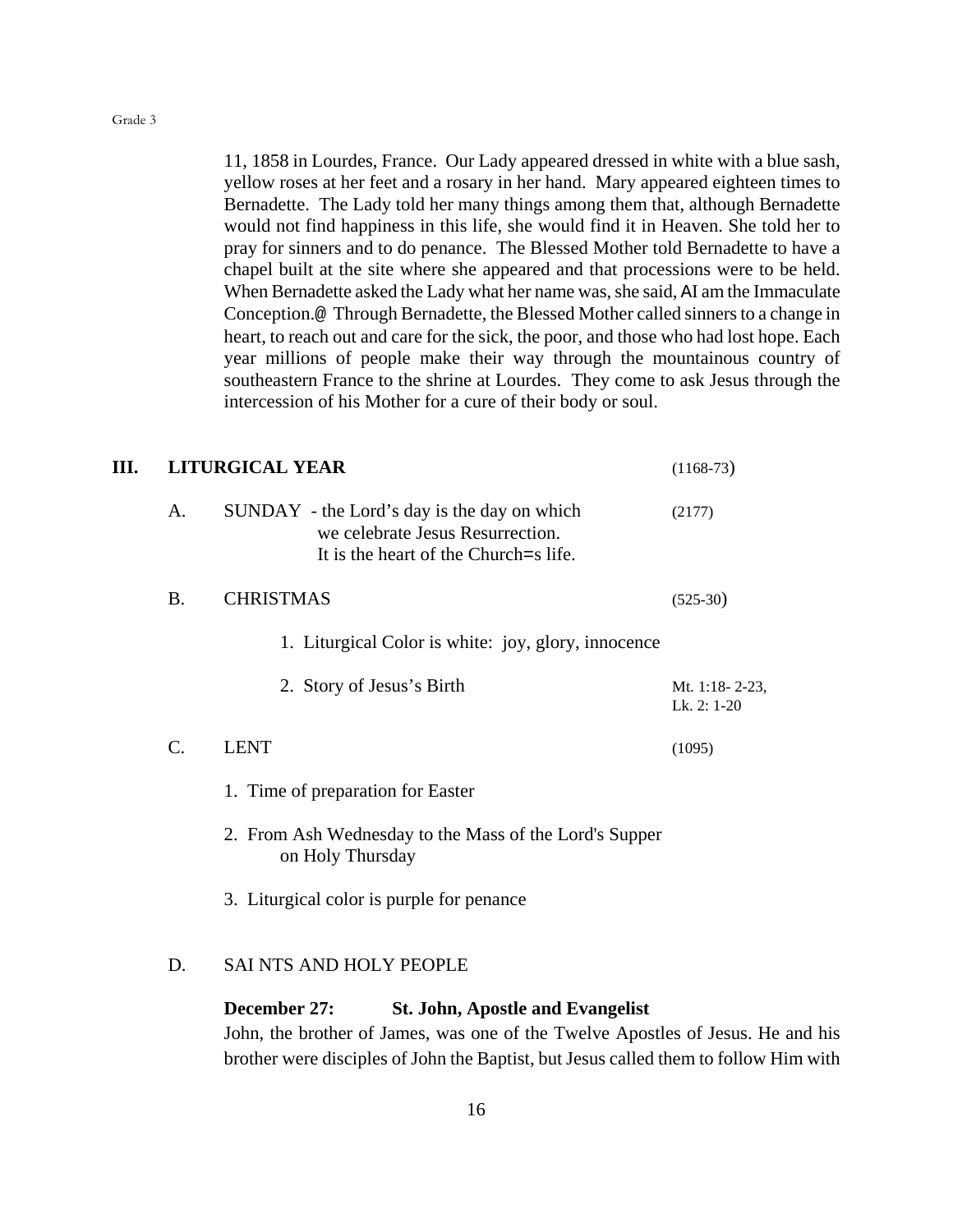Peter and Andrew. Jesus, while dying on the cross, told John to look after Mary His mother. He was called "the beloved disciple." John is given credit for writing the Gospel of John, three Epistles, and the Book of Revelation. Tradition tells us that he was the only Apostle who died peacefully of old age, in the year 100.

#### **January 31: St. John Bosco, Priest**

St. John Bosco came from a family of poor farmhands in Italy, born in 1815. His father died when he was two and he was raised by his pious mother. Because of the good influence of his mother and his parish priest, in addition to a series of dreams he had, St. John believed he was called to the priesthood. He believed that by being humble, kind and gentle like St. Francis de Sales he could be an example to others. He was ordained in 1841. In Turin, he saw many of the poor boys who came to work in the factories become homeless and wild. He began to shelter some of them, and eventually this grew into the Oratory of St. Francis de Sales and was home to nearly 800 boys. Through his ministry with boys, St. John Bosco and his Salesian Order helped change ideas about how to educate children, always emphasizing their dignity and their right to know that they are loved. St. John Bosco died in 1888.

#### **IV. PRAYER** (2590)

| А. | <b>TRADITIONAL</b>                                                                                    |                    |
|----|-------------------------------------------------------------------------------------------------------|--------------------|
|    | Morning Offering                                                                                      | (2698)             |
| B. | <b>SPONTANEOUS</b><br>Encourage students to be familiar and comfortable<br>with these types of prayer | $(2643-44)$        |
|    | 1. Prayer of petition                                                                                 | (2629, 2633, 2647) |
|    | 2. Prayer of thanks                                                                                   | $(2637 - 2638)$    |
|    | 3. Prayer asking for forgiveness                                                                      | (2631)             |
|    | 4. Prayer of praise                                                                                   | $(2639-49)$        |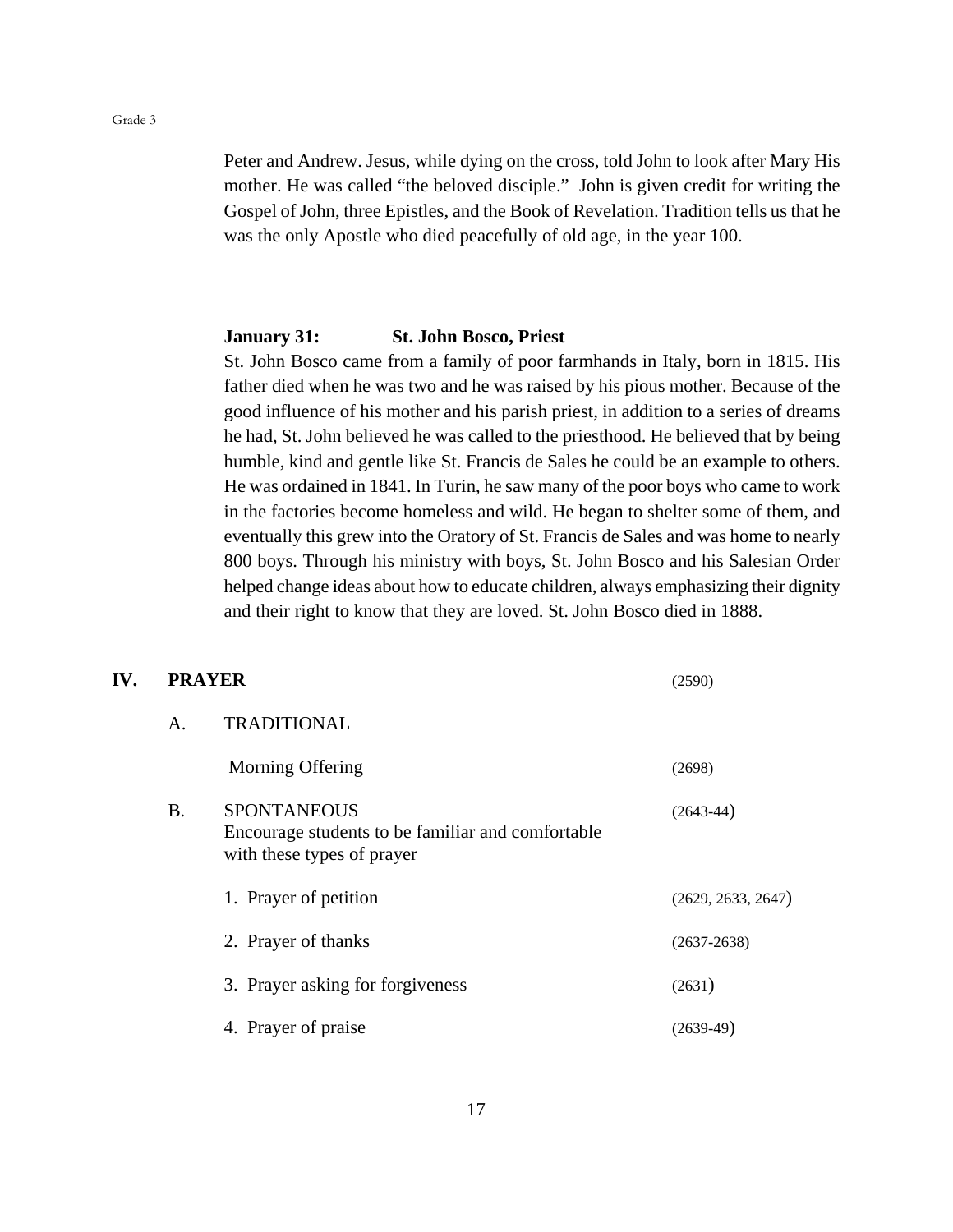- 5. Aspirations
	- a. Short prayer invoking the name or title of a saint
	- b. Common response: pray for us.
	- c. Example: *St. John Bosco, pray for us.*

# C. REVIEW PRAYERS OF THE MASS

#### D. STATIONS OF THE CROSS

#### **V. SOCIAL JUSTICE**

*The commitment to human life and dignity, to human rights and solidarity, is a calling all Catholic educators must share with their students. It is not a vocation for a few religion teachers, but a challenge for every Catholic educator and catechist. Sharing* Catholic Social Teaching *Challenges and Directions*, USCC, 1998, p. 7

*Major Theme:*

Call to Family, Community and Participation

*Catholic tradition insists that we show our respect for the Creator by our stewardship of creation. We are called to protect people and the planet, living our faith in relationship with all of God=s creation.*

Sharing Catholic Social Teaching Challenges and Directions, USCC, 1998, p. 6

For further ideas see From the Ground Up: Teaching Catholic Social Principles in Elementary Schools, NCEA, 1999.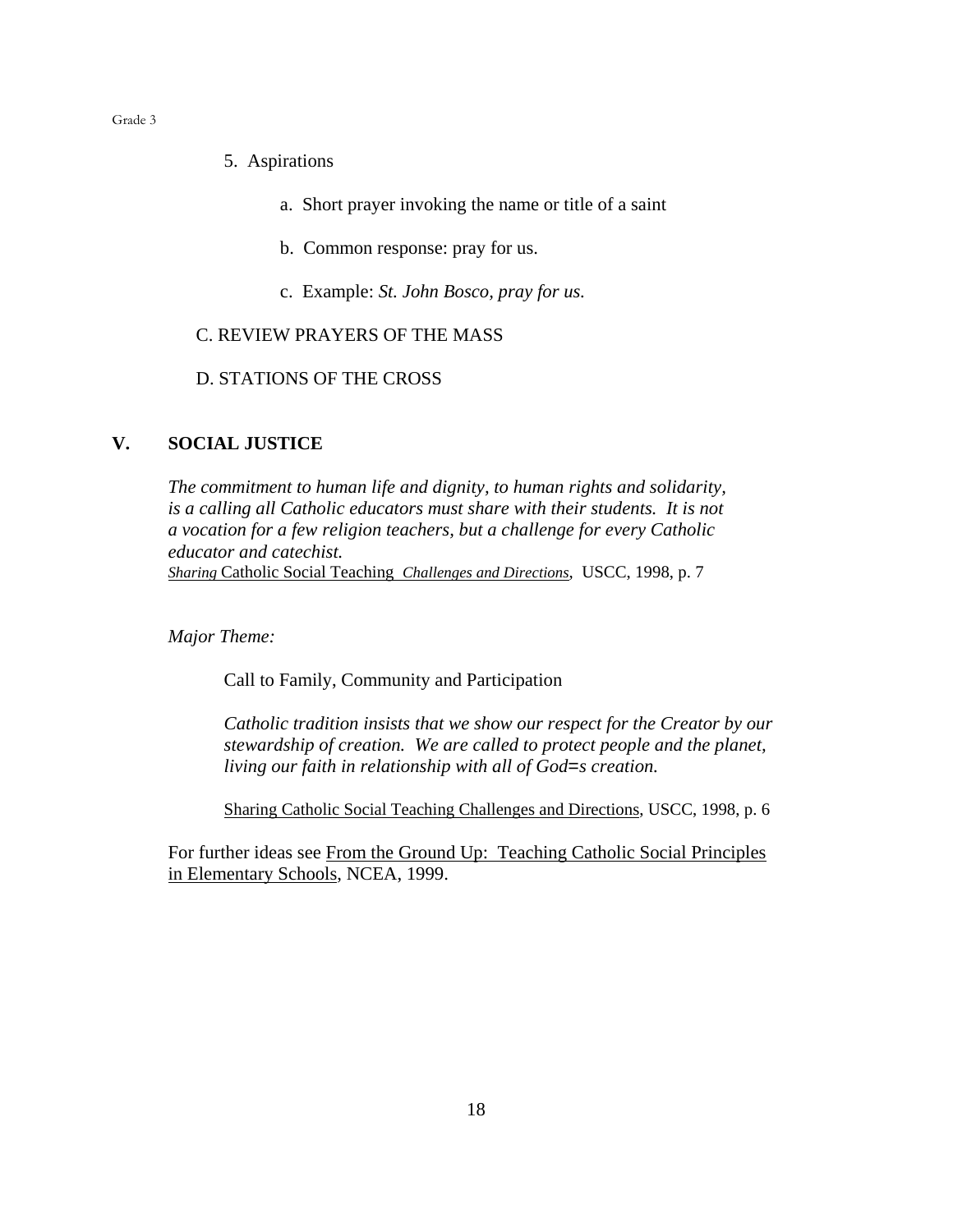# *Third Trimester*

| I.  |             | <b>GOD'S LAW</b>                                                                           | (2055)                                        |
|-----|-------------|--------------------------------------------------------------------------------------------|-----------------------------------------------|
|     | $A_{\cdot}$ | THE TEN COMMANDMENTS                                                                       | $(2056-60)$                                   |
|     |             | 1. Present the Ten Commandments as given by God<br>to Moses as a covenant with his people. |                                               |
|     |             | 2. Scripture story of God and Moses                                                        | Ex. 19:16-25; 20:1-21                         |
|     |             | 3. First three commandments express our<br>fundamental duties to God.                      | (2134, 2161, 2165-66,<br>2190-92)             |
|     |             | 4. Other commandments express our<br>fundamental duties to our neighbor.                   | (2248, 2319, 2393, 2454,<br>2508, 2531, 2553) |
|     | <b>B.</b>   | THE GREAT COMMANDMENT OF LOVE                                                              | (2055)                                        |
|     |             | 1. Given by Jesus                                                                          | Mt. 22:37-40                                  |
|     |             | 2. The Ten Commandments can be interpreted<br>in light of the great commandment of love.   |                                               |
| II. |             | <b>CHRISTIAN COMMUNITY</b>                                                                 |                                               |
|     | A.          | BIRTH AND GROWTH OF THE CHURCH                                                             |                                               |
|     |             | 1. Life of Jesus                                                                           |                                               |
|     |             | 2. Birthday of the Church - Pentecost                                                      | $(Acts 2:1-24, 37-41)$                        |
|     |             | 3. Early Church community                                                                  | (Acts 2:42-47)                                |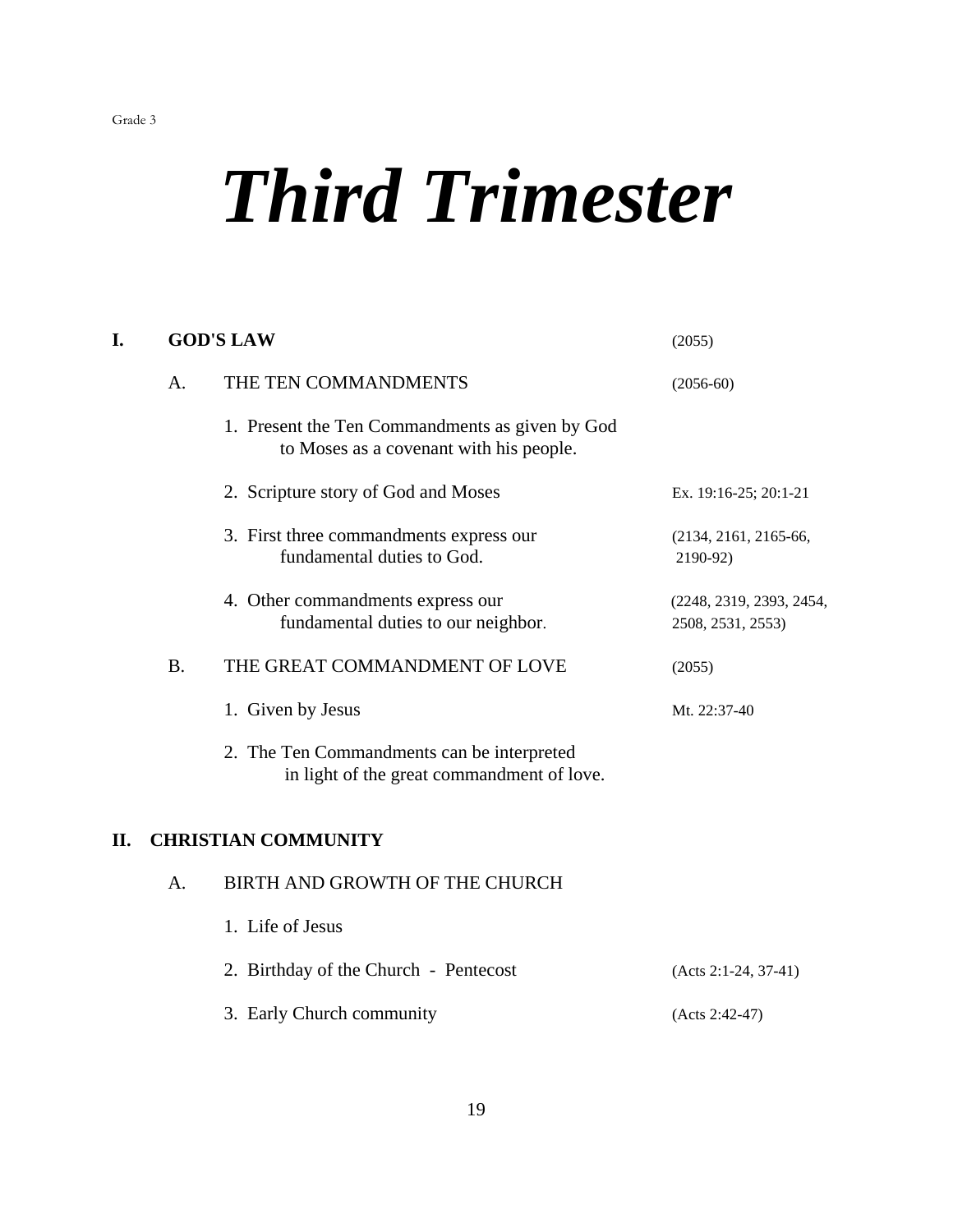| <b>B.</b>       | <b>COMPOSITION OF THE CHURCH TODAY</b><br>1. Church as Family           |              |
|-----------------|-------------------------------------------------------------------------|--------------|
|                 | 2. Church as Parish                                                     |              |
|                 | 3. Church as Diocese                                                    |              |
|                 | 4. The Universal Church                                                 |              |
|                 | 5. The Communion of Saints                                              | $(946-53)$   |
| $\mathcal{C}$ . | <b>CHARACTERISTICS OF THE CHURCH</b>                                    | (811)        |
|                 | 1. The Church is <i>ONE</i> .                                           | (866)        |
|                 | 2. The Church is <i>HOLY</i> .                                          | (867)        |
|                 | 3. The Church is <i>CATHOLIC</i> .                                      | (868)        |
|                 | 4. The Church is <i>APOSTOLIC</i> .                                     | (869)        |
| D.              | MEMBERSHIP IN THE CATHOLIC CHURCH                                       |              |
|                 | 1. Sacraments of Initiation:<br>Baptism, Confirmation, Eucharist        | (1212)       |
|                 | 2. As baptized disciples of Jesus we are<br>of service to the Church by | Mt. 28:19-20 |
|                 | a. Living the Good News                                                 |              |
|                 | b. Spreading the Good News                                              |              |
|                 | c. Celebrating the Good News                                            |              |

# **III. MARY**

A. MAY DEVOTIONS - Special prayers and activities to honor Mary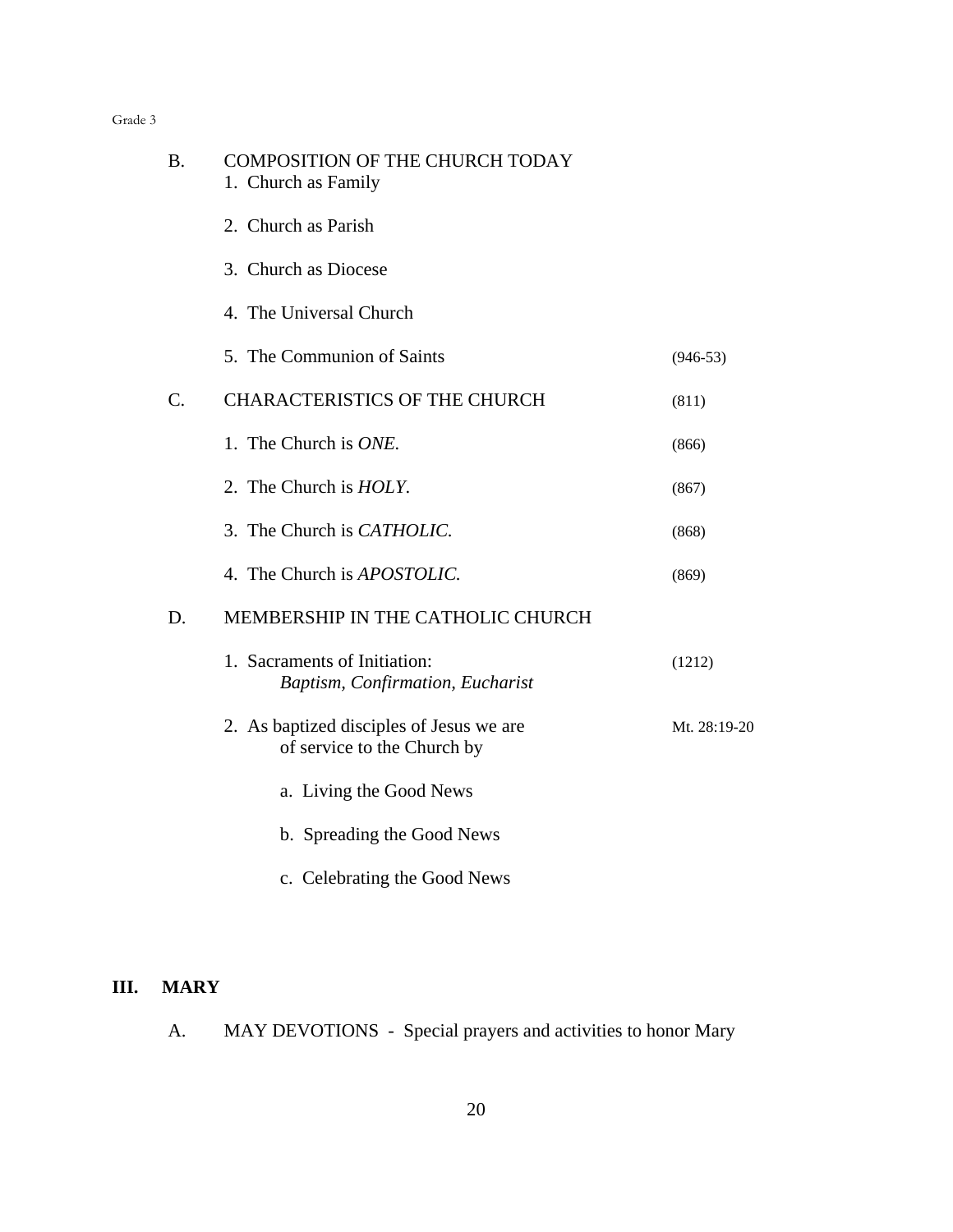- 1. Traditional color is light blue
- 2. May Shrine

#### B. DAYS TO HONOR MARY

#### **March 25 Solemnity of the Annunciation**

The Annunciation is the feast commemorating the appearance of the Angel Gabriel to Mary. The angel told her that she had been chosen to be the Mother of Jesus Christ, the Son of the Most High God. Mary, through the power of the Holy Spirit, became the Mother of Jesus.

### **May or June Immaculate Heart of Mary**

(Saturday following the Second Sunday after Pentecost)

#### **August 15 Solemnity of the Assumption**

Pope Pius XII, on November 1, 1950, infallibly defined what Catholics always believed: Mary was assumed body and soul into heaven. (CCC #966)

# **IV. LITURGICAL YEAR**

A. HOLY WEEK

|  | 1. Palm Sunday                                                                                                        | $Jn. 12:12-19$                                 |  |
|--|-----------------------------------------------------------------------------------------------------------------------|------------------------------------------------|--|
|  | 2. Triduum                                                                                                            |                                                |  |
|  | a. Holy Thursday<br>Mass of the Lord=s Supper                                                                         | Mt. 26:26-35,<br>Mk. 14:22-31,<br>Lk. 22:14-23 |  |
|  | b. Good Friday<br>Celebration of the Lord=s Passion<br>Liturgical color is red<br>for the blood of Jesus shed for us. | Mt. 27, Mk. 15, Lk. 23                         |  |
|  | c. Holy Saturday                                                                                                      |                                                |  |
|  | d. Easter:<br>Sunset of Holy Saturday to sunset of Easter Sunday                                                      |                                                |  |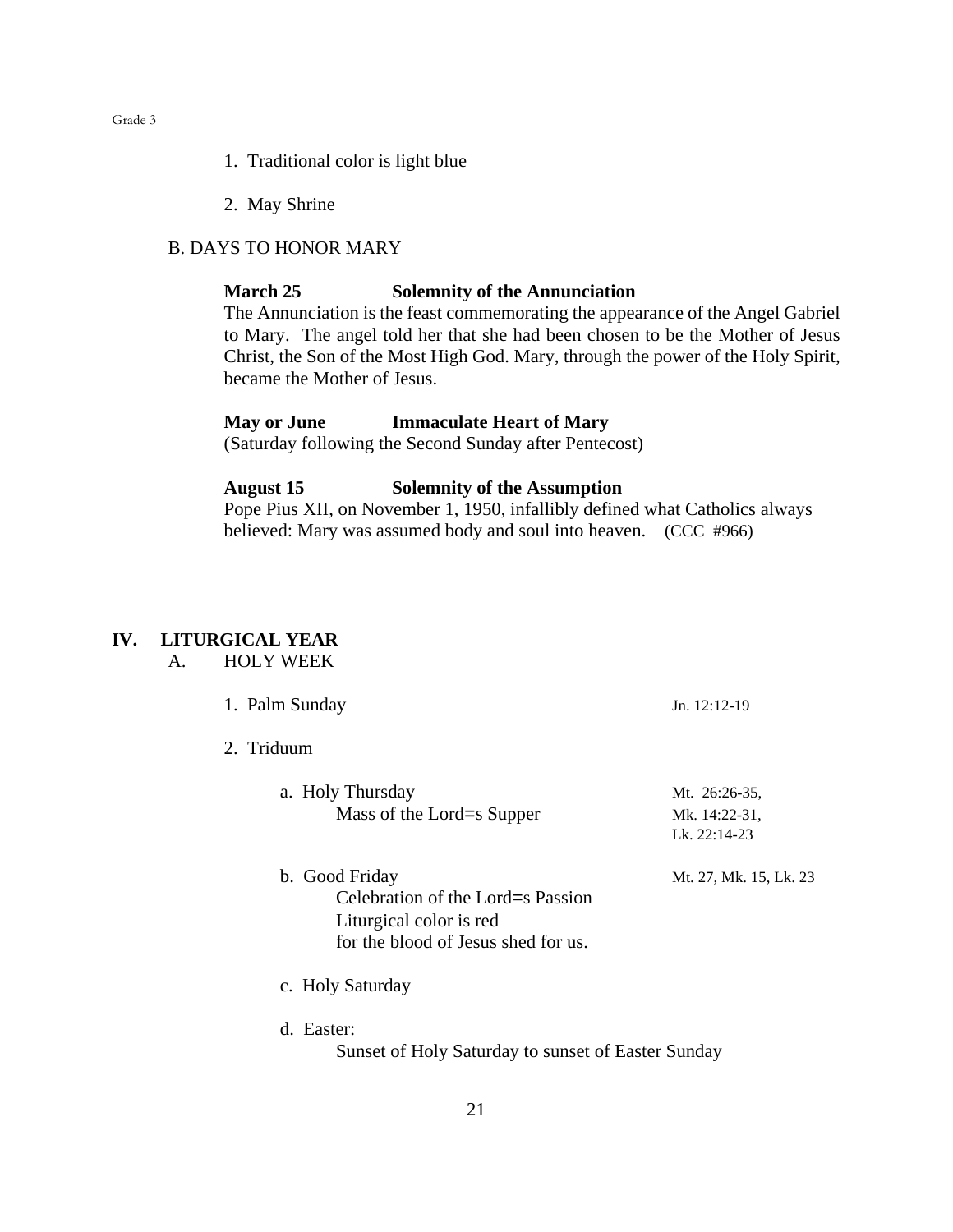| В.        | <b>EASTER SEASON</b>                                                     | $(1168-69)$                                                    |  |
|-----------|--------------------------------------------------------------------------|----------------------------------------------------------------|--|
|           | Sunset of Easter Sunday to sunset of the Solemnity of Pentecost          |                                                                |  |
|           | 1. Easter Sunday: liturgical color is white<br>for glory, joy, innocence | Mt. 28:1-15, Mk. 16:1-8,<br>Lk. 24:1-12, Jn. 20:1-10           |  |
|           | 2. Ascension Thursday: liturgical color is white                         | Mt. 28:16-20,<br>Mk. 16:19-20,<br>Lk. 24:50-53.<br>Acts 1:6-12 |  |
|           | 3. Pentecost: liturgical color is red for<br>the Holy Spirit             | Acts $2:1-4$                                                   |  |
| $\subset$ | ER CELEBRATIONS                                                          |                                                                |  |

- 1. Trinity Sunday Sunday after Pentecost
- 2. Corpus Christi Sunday after Trinity Sunday
- D. ORDINARY TIME: liturgical color is green for hope, growth, life
- E. SAINTS AND HOLY PEOPLE

#### **March 3: St. Katharine Drexel**

St. Katharine Drexel was raised right here in Philadelphia. She was born in 1858 to an extremely wealthy family. The Drexel home was opened to the poor three days a week. From a young age, Katharine was shown what it means to be compassionate and charitable towards the poor. During a trip to Italy in 1886, Pope Leo XIII encouraged her to become a missionary and devote herself to God. She did and donated her massive inheritance to charity. In 1891, she took her first vows and established the Sisters of the Blessed Sacrament. She worked to change racial attitudes towards African Americans and American Indians. Her nuns labored to provide education and care to these under-served communities. St. Katharine established many missions for American Indians throughout the United States. During her life, she was known for her love of the Eucharist, her work promoting equal education for all, and her desire to reach out to those on the margins of society. She died in 1955 and was canonized by Blessed Pope John Paul II in 2000.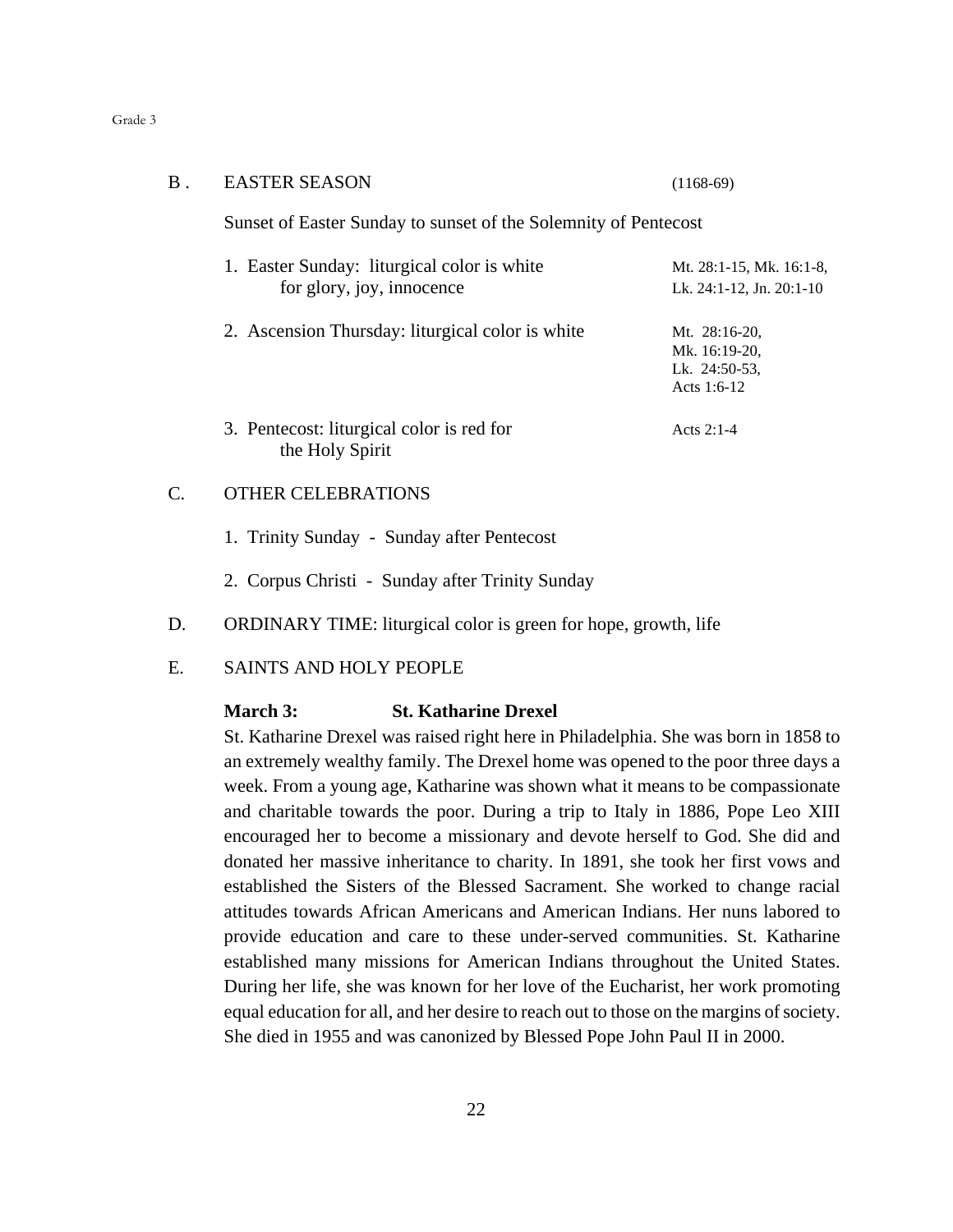#### **April 25: St. Mark the Evangelist**

St. Mark was one of the early disciples of Jesus and the author of the Gospel of Mark. In the first years after the Ascension of Jesus, Mark traveled to Rome with the apostle Peter as an interpreter and wrote down many of Peter's sermons. This formed the basis of Mark's gospel, which he wrote in Greek in order to convert the Gentiles to Christianity. Later, in 49, St. Mark went to North Africa and founded the Church of Alexandria. He became the first bishop there and is considered the founder of Christianity in Africa. In art, St. Mark is symbolized by a winged lion. While we do not know when he died, St. Mark is believed to have been martyred near Alexandria.

#### **April 29: St. Catherine of Siena, Virgin and Doctor**

Catherine Benincasa was born into an enormous family of twenty-five children. She was born in 1347 in Siena, Italy and had a vision of Jesus when she was just five years old. By the time she was seven, she made a vow of chastity. However, when she was sixteen, Catherine's parents wished her to marry. She refused, cut off her hair, and began a severe fast. Her parents relented and allowed her to become a Third Order Dominican. She had many visions of Jesus and began to gain attention. She used this attention to call for a reform of the clergy, for peace between neighboring communities, and eventually to help return the pope to Rome. Catherine wrote letters to public figures constantly, 300 of which have survived. She fasted to the point where she only consumed the Eucharist and continued to have mystical experiences. In 1380, when she was thirty-three, she suffered a stroke and died in Rome.

#### G. HOLYDAYS OF OBLIGATION (2043, 2177, 2180)

| Solemnity of Mary, the Mother of God   |
|----------------------------------------|
| <b>Ascension Thursday</b>              |
| Solemnity of the Assumption            |
| Solemnity of All Saints                |
| Solemnity of the Immaculate Conception |
| Solemnity of Christmas                 |
|                                        |

#### H. LITURGICAL COLORS

| 1. Green  | <b>Ordinary Time for hope</b>                          |
|-----------|--------------------------------------------------------|
| 2. Red    | Pentecost, feasts of martyrs, Palm Sunday, Good Friday |
| 3. Purple | Lent and Advent for penitence                          |